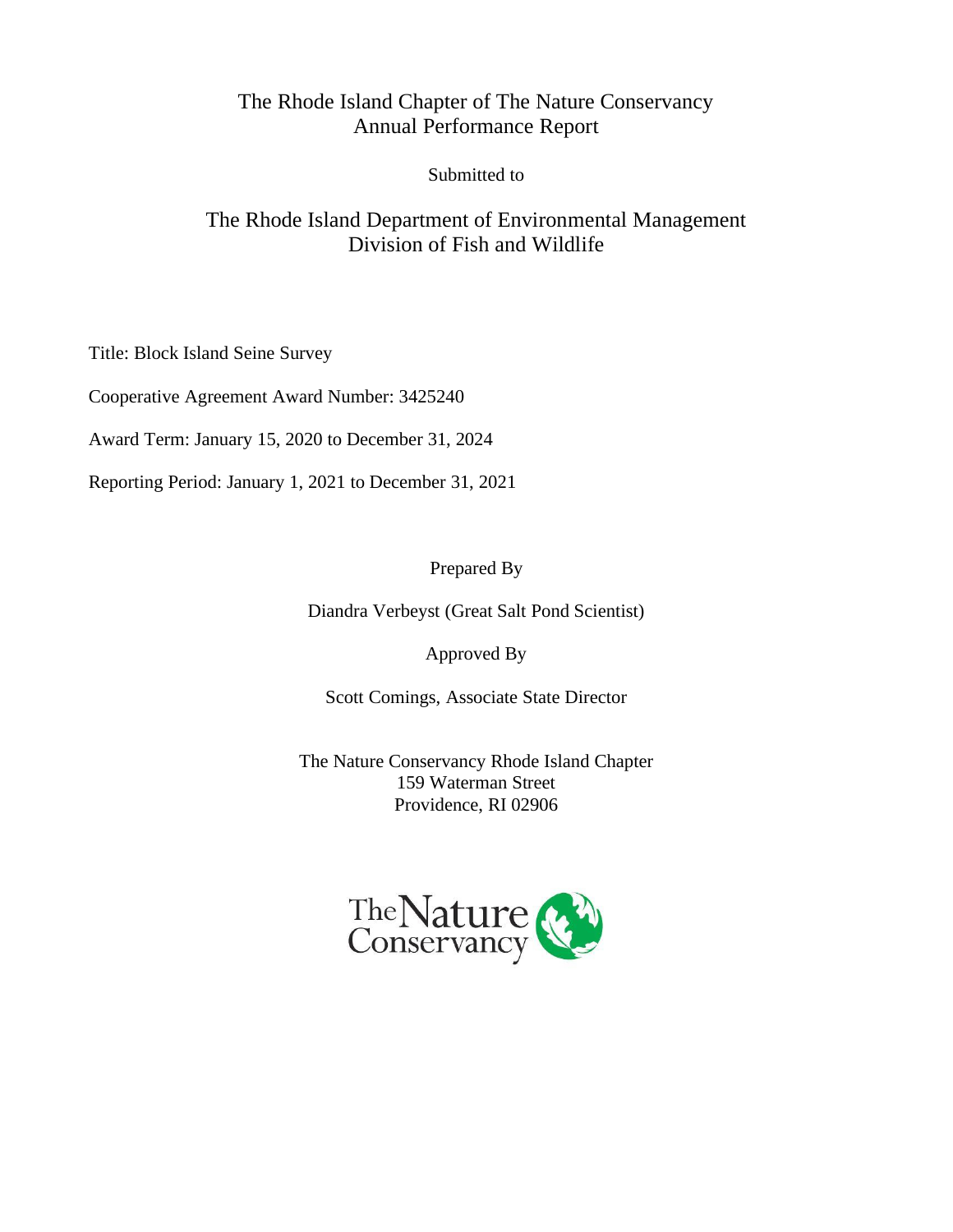Map of study area and sampling locations.

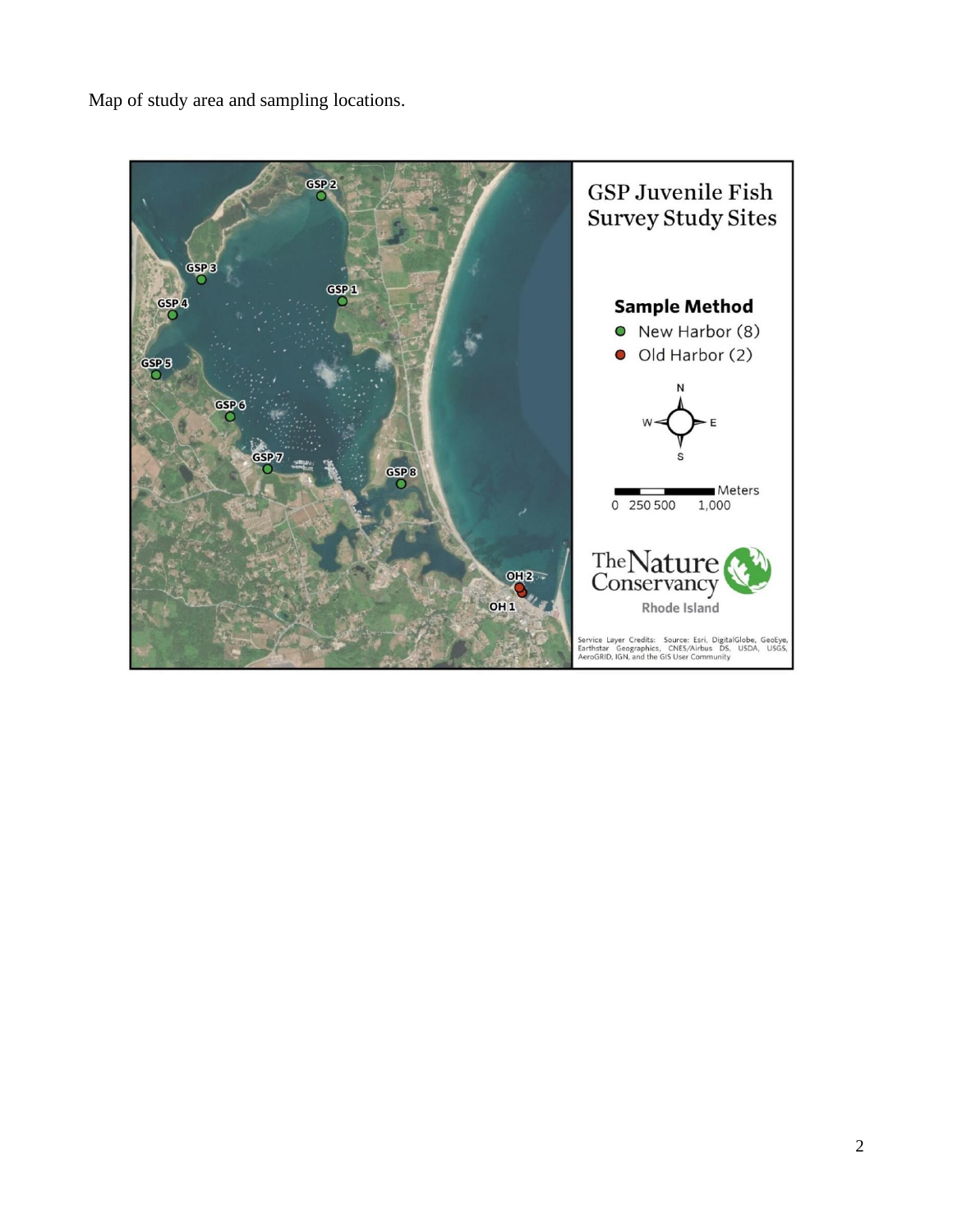### **SUMMARY:**

During the 2021 season, a total of 60 seines were hauled across 10 sites in May through October resulting in the enumeration of 19,918 individuals. 19,203 of those individuals were finfish and 715 were other marine invertebrates. Of the total catch, 2,837 finfish were measured, and 54 out of the 60 species identified were finfish (see Table 1). Despite the additional considerations for safely working in the field during the COVID-19 pandemic, all scoped work was completed. All raw data have been shared with the appropriate staff of the Division of Marine Fisheries (DMF) for incorporation into existing datasets.

### **TARGET DATE:**

December 31, 2021

### **NEXT STEPS:**

Investigators intend to continue sampling with the same methodology for the 2022 field season. Additionally, the project team will coordinate with the primary investigators of the Coastal Ponds (CPS) and Providence River Estuary (PRE) juvenile fish surveys to evaluate variations in fish assemblages across study areas and regional waters.

### **INTRODUCTION:**

Estuaries are dynamic environments known for their unique habitat features and ecosystem services. They also provide critical habitat for many marine species, particularly those in early stages of life (Able & Fahay 1998). In the context of an island environment, estuaries serve as offshore spawning grounds and nursery areas for juvenile species that otherwise could not survive on the continental shelf (Beck et al. 2001). On BI, the GSP is the defining offshore estuary, and it is generally known for its deeper depths, varied slopes, and rich bottom communities (Hale 2000). Although many studies have described the GSP to be highly productive, there has been limited empirical data in the literature to support this notion (Katz 2000; Neumann 1993).

In 2014, the DMF and TNC entered into a cooperative agreement to begin evaluating the GSP and its role in supporting juvenile finfish populations. This monitoring revealed that the GSP supported recreationally and commercially important juvenile finfish. It also recognized that the study area could support additional opportunities for enhancing and protecting essential fish habitat. Since the inception of the cooperative project, the statistical catch at age models for five species of interest: winter flounder, summer flounder, scup, tautog, and black sea bass have been generated as an important component of this project. In addition to the direct usage of the data in fisheries models, the other data points collected in the survey, water quality and benthic habitat, also serve as useful information. As these physical properties continue to change, this dataset will document how such changes may affect fish assemblage within the study areas. The collection of results from the PRE, GSP, and CP seine surveys will continue to provide useful data for the DMF in managing fish populations.

### **METHODS:**

All 8 stations in the GSP and 2 stations in Old Harbor (OH) were sampled at monthly intervals from May through October. Sampling occurred on the incoming tide and in the rocky intertidal zone at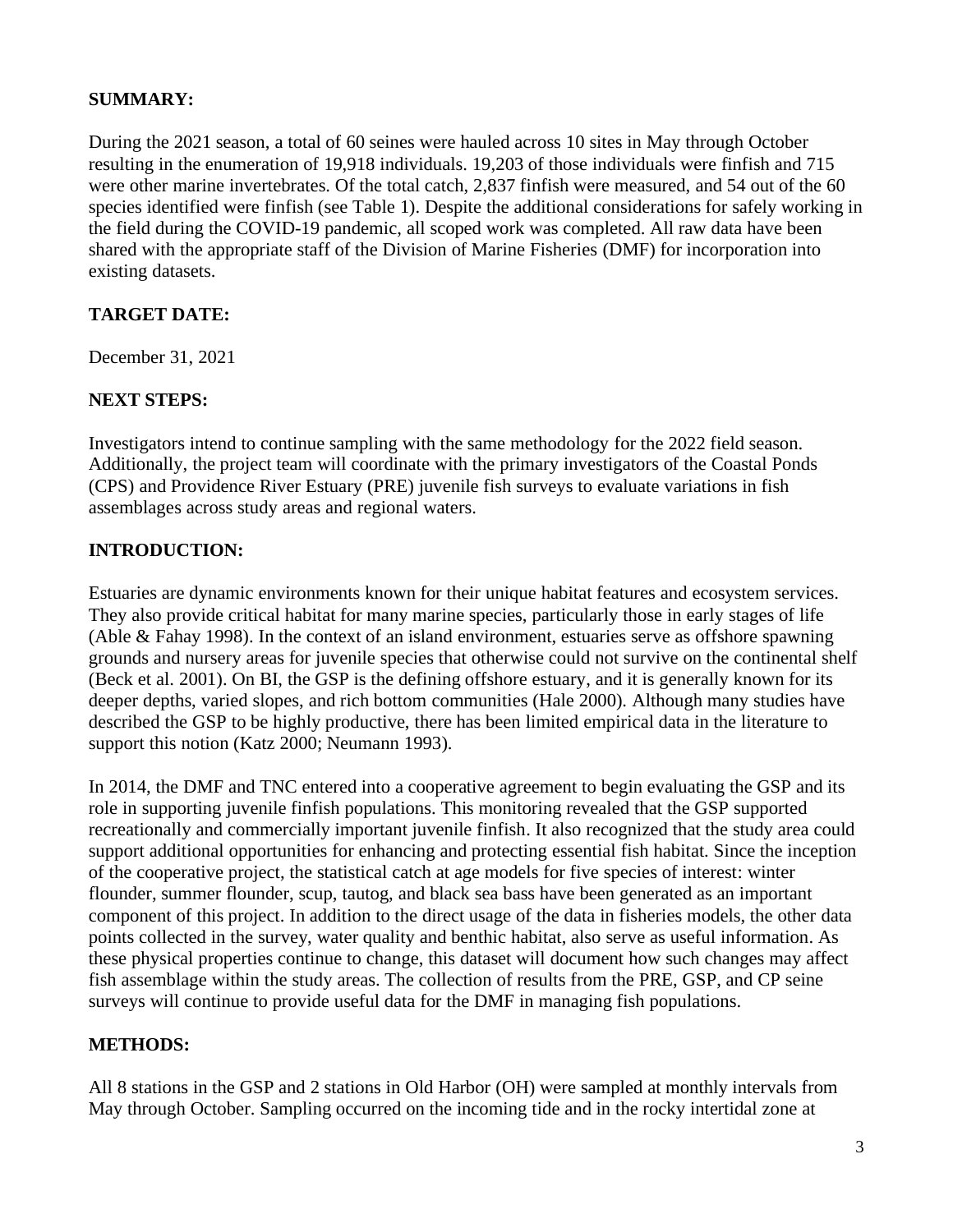depths shallower than 2 m. At each site a 130' long, 5.5' deep,  $\frac{1}{4}$ " mesh net beach seine was used to collect species. This net was also outfitted with a midpoint pocket, weighted footrope, and a floated headrope, all consistent with the net used in the Young of the Year (YOY) Survey of Selected RI Coastal Ponds and Embayments (conducted as part of F-61-R-23, Job #3). For sampling in the GSP, the net was deployed by boat following along the shoreline to create a semi-circle set for the seine haul. In OH, sampling required investigators to set and haul the net without a vessel. The average area swept of the net was calculated to be 2,112 sq ft. The net was then hauled by hand from both ends toward the beach and all animals caught were transferred into a large water-filled tote. All collected animals were identified to genus or species and measured and enumerated to the nearest centimeter for total length (TL) (except for winter flounder which were measured to the nearest millimeter). Additionally, the gender and total carapace length of any blue crabs, green crabs, or horseshoe crabs were recorded. When appropriate, species were subsampled by measuring the first 20 individuals identified and then counting the remainder. Upon completion, all animals were released immediately back into the water at the collection site. Water quality parameters including, water temperature  $({}^{\circ}C)$ , salinity (ppt), dissolved oxygen (mg/L), water depth, and transparency were also recorded at each sampling site. A Professional Plus series handheld YSI multiparameter meter and Secchi disk were used during the time of seine as point measurements. The YSI unit was calibrated monthly throughout the sampling season according to manufacturer recommendations.

#### **RESULTS & DISCUSSION:**

For the 2021 field sampling season, a total of 60 seines were hauled across the 10 sampling sites. Of the total catch for the year (n=19,918), 19,203 finfish were identified and enumerated, and 2,837 of those individuals measured. The remaining 715 invertebrates were identified, counted, and measured during sampling because they were a species of recreational or commercial importance such as blue crab or horseshoe crab, or another common species encountered while sampling such as green crab, lady crab, spider crab, or mantis shrimp. Out of 60 species caught, 54 of those were finfish (Table 1).

A mean of  $320.05 \pm 69.18$  SE finfish were caught per haul. Catch per haul across sites was greatest at Beane Point (GSP 3) at 756.33  $\pm$  608.67 SE and lowest at the Coast Guard Station (GSP 4) at 138.83  $\pm$ 39.99 SE (Figure 1). Catch per haul across months was greatest in September at  $869.90 \pm 338.42$  SE and lowest in June at  $27.30 \pm 7.02$  SE (Figure 2).

#### Winter Flounder (*Pseudopleuronectes americanus*)

Of the total 277 winter flounder caught in 2021 seines, 266 individuals were YOY, and 11 individuals were age  $1+$  (max length  $= 220$  mm; Able and Fahay 1998; Berry et al. 1965; Meng et al. 2000). Winter flounder were collected during all months and caught at all stations except for GSP 7 (Ball O'Brien site) in 2021 (see table in Appendix). July had the highest mean monthly abundance of 6.30  $\pm$ 4.36 SE fish/seine haul (Figure 3b). The sand flat site in OH (OH 2), which is adjacent to the eelgrass bed station (OH1), had the highest mean station abundance of  $17.33 \pm 5.89$  SE across all sites in the study area in 2021 (Figure 3a). In the GSP study extent, the Inner Pond site (GSP 8) had the highest mean abundance of winter flounder with a catch per haul of  $6.17 \pm 2.22$  SE fish/seine haul in 2021. In past survey seasons, GSP 5 (Cormorant Cove site) was the most abundant site in the GSP. For the BI time series, the two stations in OH have consistently had higher mean abundances when comparing all stations across the study area on BI.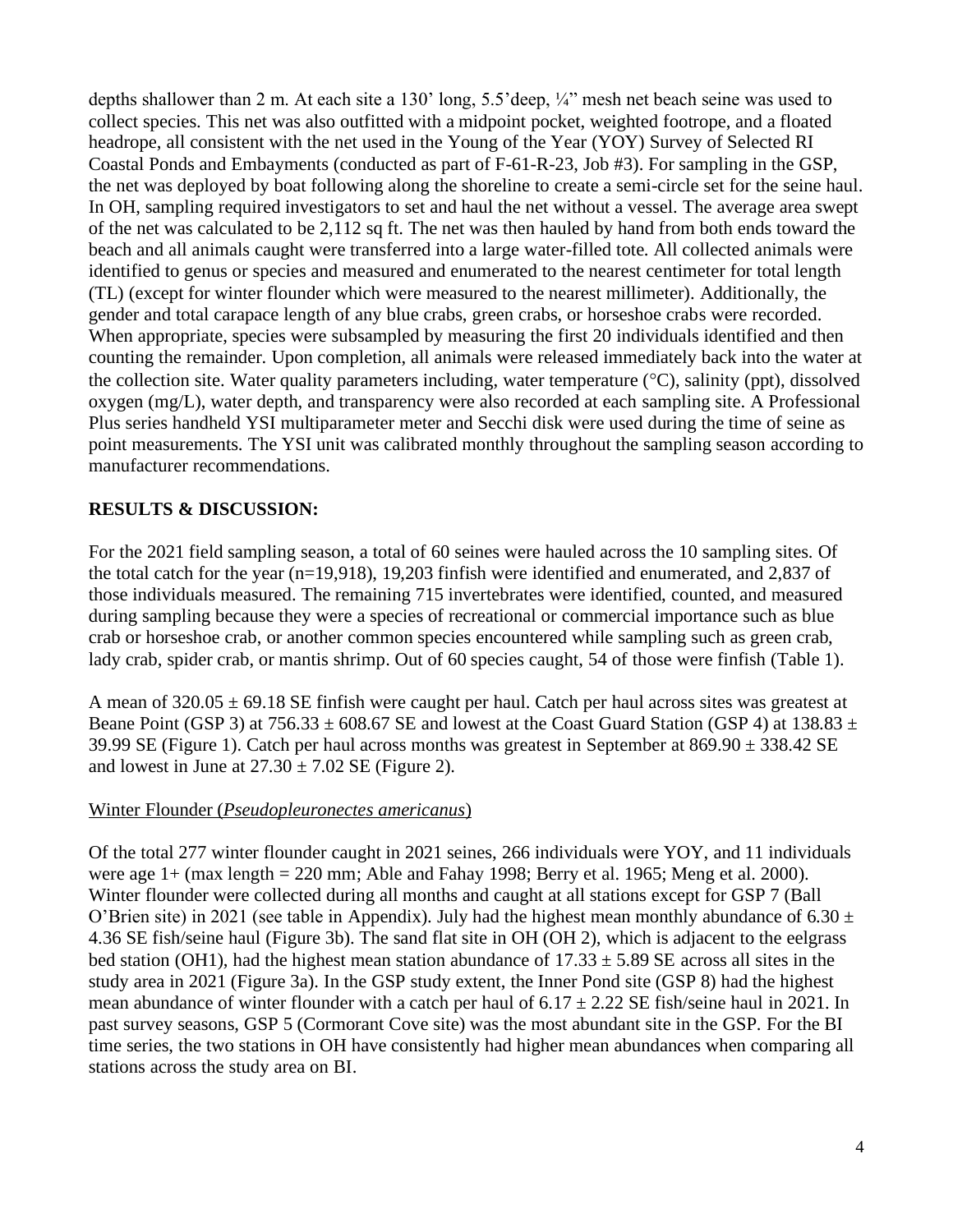The 2021 juvenile winter flounder abundance index was  $4.62 \pm 1.02$  SE fish/seine haul. This is greater than the 2020 index of  $3.58 \pm 1.63$  SE. Figure 3a shows the 2021 abundance index continues to be lower than most years since 2016, the BI survey high. In 2020, the DMF beach seine survey data also saw a decrease in winter flounder since their peak abundance over the last grant cycle in 2014.

#### Summer Flounder (*Paralichthys dentatus*)

A total of seven individuals were caught in 2021 at GSP 6 (Bonnell Beach), GSP 7 (Ball O'Brien) and OH 2 (sand flat) towards the end of the sampling season at varying sizes ranging between 67- and 145 mm TL, indicating YOY (Penttila et al.1989). Summer flounder were the least abundant catch for target species in 2021 with a catch per haul of  $0.12 \pm 0.09$  SE (Figure 3b). In 2021, one individual was caught in September at OH 2 and six were caught in October: one individual at Bonnell Beach and the remaining five at OH 2 (Figure 3a). Summer flounder has been the least abundant catch for the interest group of the BI time series.

#### Tautog (*Tautoga onitis*)

During the 2021 survey 357 juvenile tautog were collected and ranged in size from 2 cm to 35 cm. This total number is a decrease from the 2020 survey when 596 juveniles were collected. The 2021 abundance index was  $5.95 \pm 1.37$  SE, a decrease from the 2020 index  $9.93 \pm 3.29$  SE. Juvenile tautog were caught at every station in 2021. The species was most abundant at OH 1 (eelgrass site) with a catch per haul of  $19.00 \pm 5.77$  SE (Figure 3a). Tautog were most abundant in August with a catch per haul of  $13.00 \pm 4.67$  SE (Figure 3b). For the BI time series, survey years 2016 and 2019 also marked highest abundance of tautog during August, whereas all other survey years recorded highest abundance for the species in September.

#### Black Sea Bass (*Centropristis striata*)

One-hundred and ninety-five black sea bass were caught in 2021, which is a decrease from the 315 individuals that were collected in 2020. The number of black sea bass has been highly variable from year-to-year during the time series survey, with 2015 and 2019 totals standing out as unique. In 2021, black sea bass individuals collected during sampling ranged in size between 4 cm and 15 cm. The highest mean monthly abundance for 2021 occurred during September at  $7.60 \pm 5.48$  SE (Figure 3b). Black sea bass were caught at all stations apart from GSP 1 (Harris Point), GSP 2 (Andy's Way), and GSP 8 (Inner Pond) in 2021. The sand flat site in Old Harbor (OH 2) had the highest mean abundance of  $12.83 \pm 8.41$  SE (Figure 3a). The most individuals were caught in September at a catch per haul of  $7.60 \pm 5.48$  SE (Figure 3b).

The abundance index for 2021 was  $3.25 \pm 1.19$  SE fish/seine haul. This was lower than the 2020 index  $5.25 \pm 1.98$  SE. While the 2021 index decreased from the previous season's index, the 2021 abundance was still greater than past sampling years; specifically, 2014 and 2017 when less than 25 individuals were collected per season. The fall index dropped down from the high values in 2015 and 2016 but did show increase in abundance starting in 2018. This recruitment signal in recent years was observed all along the Northern Atlantic coast (Tuckey and Fabrizio 2019). While investigators note that indices rise and fall, the presence of black sea bass is increasingly prevalent across regional seine and multigear surveys (NEFSC 2017).

#### Scup (*Stenotomus chrysops*)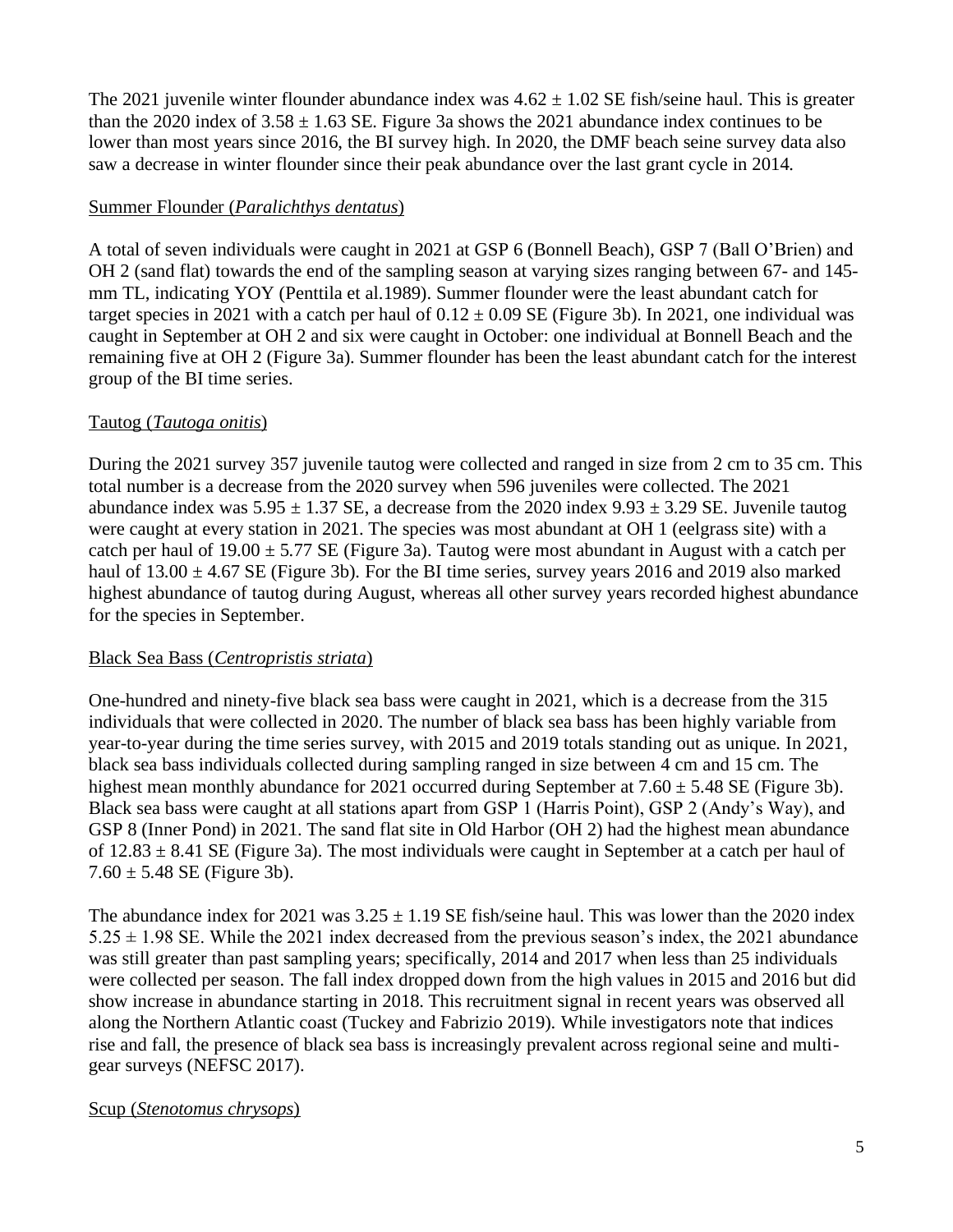A total of 17 scup were collected in 2021 from July through September, a decrease from 2020 year when 247 scup were collected. The total survey abundance for  $2021$  was  $0.28 \pm 0.13$  SE. Scup were caught at 4 of the 10 sites: Coast Guard Station (GSP 4), Cormorant Cove (GSP 5), Bonnell Beach (GSP 6), and the eelgrass bed site in OH (OH 1). Scup were most abundant at Bonnell Beach (GSP 6) with a catch per haul of  $1.17 \pm 0.60$  SE (Figure 3a). The most individuals were caught in July at a catch per haul of  $1.00 \pm 0.56$  SE in 2021 (Figure 3b). Scup caught in 2021 ranged in size between 4 cm and 27 cm, representing ages-0-to-age-6 based on mean length-at-age data from a combination of studies based out of the Mid-Atlantic, southern New England, Georges Bank, Gulf of Maine, and Nova Scotia (Penttila et al. 1989).

#### Family Clupeidae

In 2021, two species of clupeids were collected during the sampling season: alewife and Atlantic Menhaden. While other species of clupeids have been collected during the time series, namely, Atlantic herring, bay anchovy, blueback herring, and hickory shad, their presence was not captured during the 2021 survey. Investigators also acknowledge that although large schools of clupeid species were not encountered this season, they were most likely present in the system, particularly in large abundances, and may have been missed during sampling.

#### Alewife (*Alosa pseudoharengus*)

In 2021, a total of 66 alewives were caught in the beach seines. Individuals ranged in size between 5 cm and 7 cm and were found in August and September. The total survey mean abundance for 2021 was 1.10 fish/seine haul.

#### Atlantic Menhaden (*Brevoortia tyrannus*)

Atlantic menhaden was the most frequent clupeid species documented in 2021, with 1,835 individuals caught in both the GSP and OH from July through October. This is a decrease from the 2020 survey when several schools of menhaden were caught between August and October, totaling 6,896 individuals. The total survey mean abundance index was  $30.58 \pm 12.89$  SE in 2021. Menhaden were caught at Cormorant Cove, Bonnell Beach, Ball O'Brien, and Inner Pond sites (GSP 5-8) in the GSP, and both sites in OH (OH 1-2). The species was most abundant at GSP 7 (Ball O'Brien) with a catch per haul of  $88.67 \pm 80.94$  SE. The highest number of individuals were caught in October at a catch per haul of  $90.60 \pm 60.49$  SE. Menhaden TL measurements ranged from 3 cm to 8 cm in 2021.

Juvenile menhaden have been observed in very large schools on BI since 2015. This behavior often results in single large catches resulting in high abundance indices and large standard errors. It also contributes to the variability of their spatial and temporal abundance from year to year. In 2021, there were minimal instances in which more than 500 individuals were caught in a single haul. Because of these characteristics, it is difficult to develop an abundance index that will accurately reflect the number of juveniles observed in the field rather than the number represented in the samples.

#### Baitfish Species

Baitfish species are commonly encountered across stations and months during the sampling season. In 2021, silversides, striped killifish, and common mummichog comprised more than 82.9 percent of the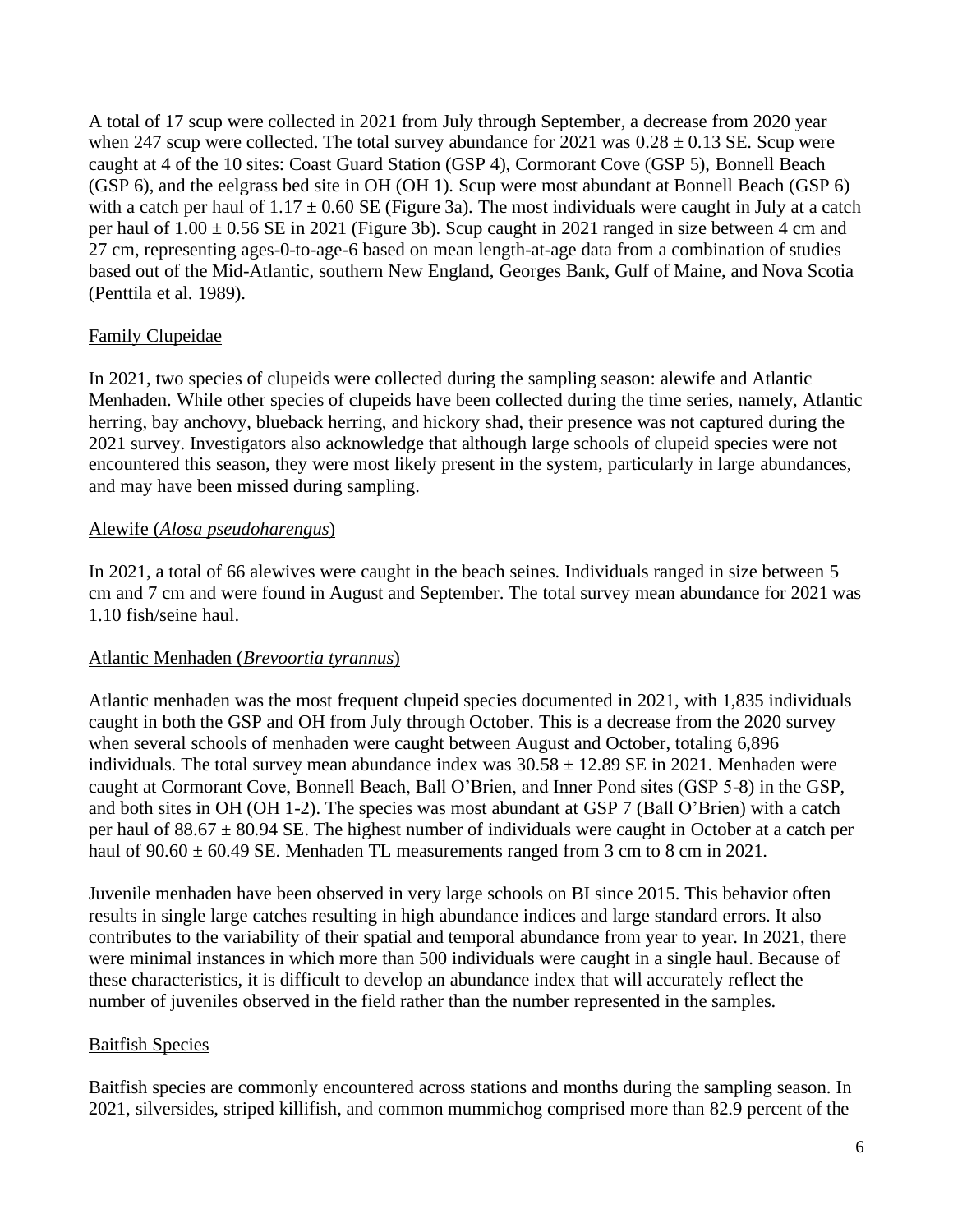total catch, which is also consistent with percentages recorded for previous survey years. While other baitfish species such as sheepshead minnow were encountered this season in abundance, we selected the species noted below since their presence and numbers have been the most notable and abundant, as well as reported on in past performance reports.

#### Silversides spp. (*Menidia spp*.)

Silversides had the highest abundance of all finfish species caught during the 2021 survey. The species has been ranked as the most abundant finfish species since the start of the BI survey in 2014. For the purposes of this survey and streamlining report criteria, Atlantic silversides (sp.) and inland silversides (sp.) are categorized as silversides (*Menidia spp.*).

A total of 13,336 silversides were caught in 2021. The total mean abundance was  $222.27 \pm 70.15$  SE in 2021 and fell from last year's index at  $312.17 \pm 72.53$  SE, making it the third lowest abundance index for the overall time series. The species was most abundant at the Beane Point site (GSP 3) with a catch per haul of  $692.17 \pm 519.80$  SE in 2021. This is different than previous survey years when the species was documented as most abundant at Andy's Way (GSP 2). In comparison, the highest number of silversides were caught in September at a catch per haul of  $678.40 \pm 328.93$  SE in 2021, which is consistent with past survey records.

Silversides ranged in size from 2 cm to 14 cm and were found in all months and stations. This range in size suggests multiple year classes. The larger individuals with TL greater than 14 cm were caught at multiple stations this season: GSP 1, 2, and 8, as well as at both sites in OH. According to the literature, individuals recorded at, or more than 13 cm are indicative of living longer than their twoyear lifespan, which is noted to be unusual since mortality is high and few individuals can survive a second year and reach 13 cm TL, and they are infrequently observed or captured in the field (Fay et al. 1983; Conand 1993). The occurrence of age-2 silversides has been observed on several occasions in the BI time series, suggesting localized adaptation for a resident GSP sub-population based on growing empirical evidence from Therkildsen and Baumann (2018 and 2020). In past survey years (2018 and 2019), individuals with TL greater than 14 cm were collected, preserved, and sent to Dr. Hannes Baumann, Marine Science Professor at the University of Connecticut, for the purpose of conducting otolith analyses.

#### Striped Killifish (*Fundulus majalis*)

A total of 2,295 striped killifish were collected in 2021 and ranged in size from 2 cm to 13 cm. The species ranked second in abundance this season, which is consistent with previous survey years when the species was ranked either second or third for all species caught. In 2021, striped killifish occurred in all stations and months in the GSP but did not occur at the OH stations. The total mean abundance was  $38.25 \pm 12.27$  SE in 2021, which is slightly higher, yet very similar to the 2020 index of 37.48  $\pm$ 16.39 SE. In 2021, the highest number of striped killifish were caught in September at a catch per haul of  $113.30 \pm 55.77$  SE, and they were most abundant at GSP 2 (Andy's Way) with a catch per haul of  $170.33 \pm 83.42$  SE. Their presence became more prevalent as the season progressed in 2021.

#### Common Mummichog (*Fundulus heteroclitus*)

Two hundred and eighty-nine mummichogs were caught during the 2021 survey. The individuals ranged in size from 3 cm to 11 cm in 2021, which is a wider range of TL sizes recorded in past survey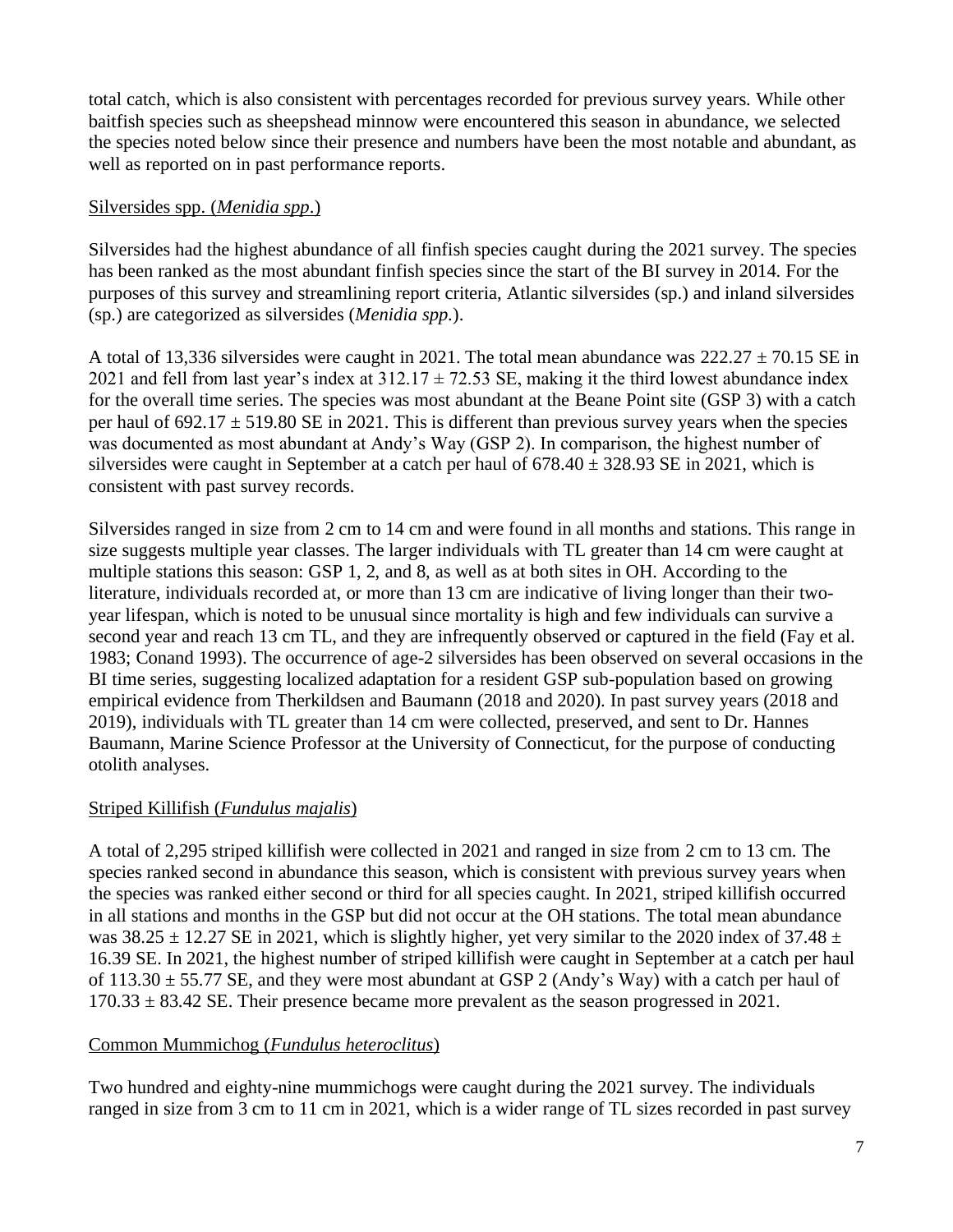seasons. The species occurred at each station in the GSP study area this season but did not occur at the OH stations except for one individual caught at OH 1 in August. In 2021, mummichogs were most abundant in August at a catch per haul of  $15.20 \pm 4.82$  SE and had the highest abundance at the Ball O'Brien (GSP 7), with a catch per haul of  $10.50 \pm 3.96$  SE in 2021. The total mean abundance was 4.82  $\pm$  1.35 SE in 2021. Overall, the catch frequencies of mummichogs across the time series has been highly variable for the BI seine survey.

#### Physical and Chemical Data

Water quality data for the 2021 season can be found in Table 2. In the GSP, water temperature ranged from 12.7 $\rm{°C}$  in May to 27.1 $\rm{°C}$  in August. In OH, water temperature ranged from 12.3 $\rm{°C}$  in May and 23.1<sup>o</sup>C in August. The mean salinity of the eight sites within the GSP was  $31.07$  ppt  $\pm$  0.12 SE, and the mean salinity of the two sites within OH were  $32.05$  ppt  $\pm 0.12$  SE. The lowest dissolved oxygen value recorded across the GSP sites was 6.08 mg/L in August at Bonnell Beach site (GSP 6), while the mean was 8.62 mg/L  $\pm$  0.25 SE. In, OH, the eelgrass site (OH 1) recorded the lowest dissolved oxygen value at 6.82 mg/L in August, with a mean of 8.90 mg/L  $\pm$  0.38 SE between the two sites.

### **SUMMARY:**

In 2021, investigators caught 54 species of finfish representing 30 families. These numbers are not consistent with 2020, where 45 species from 28 families were collected. The number of individuals caught in 2021 decreased from the 2020 survey, with 19,203 collected in 2021, and 30,813 collected in 2020. This year also marked the highest number of different species caught over the last 8 years of the BI juvenile fish survey.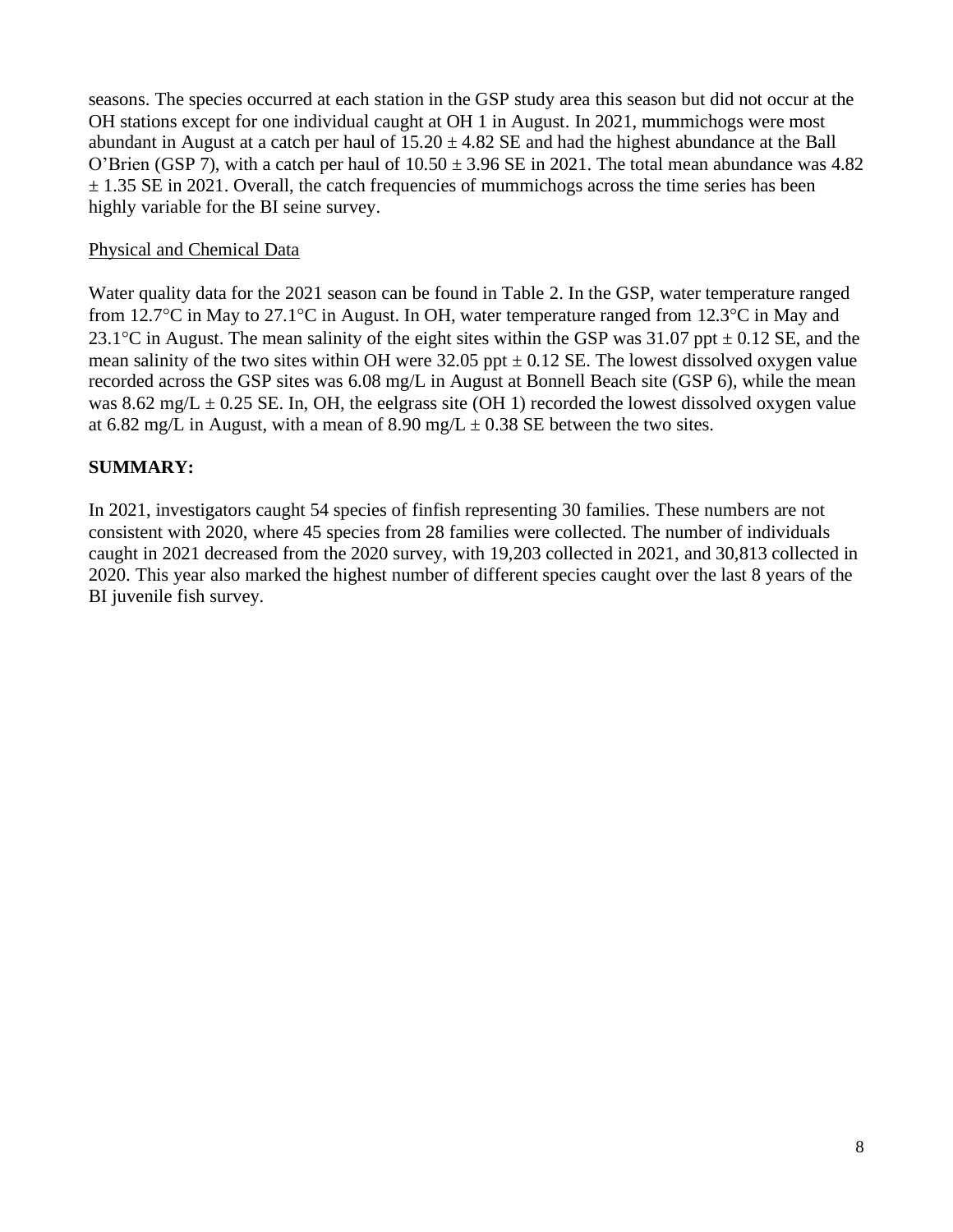#### **REFERENCES:**

- Able, K.W. and M.P. Fahay. 1998. The First Year in the Life of Estuarine Fishes in the Middle Atlantic Bight. *Rutgers University Press*. 342 pp.
- Beck, M.W., K.L. Heck Jr., K.W. Able, D., Childers, D. Eggleston, B.M. Gillanders, B. Halpern, C. Hays, K. Hoshino, T. Minello, R. Orth, P. Sheridan, and M. Weinstein. 2001. The identification, conservation, and management of estuarine and marine nurseries for fish and invertebrates. *Bioscience*. 51:633-641.
- Berry, R.J., S.B. Saila, and D.B. Horton. 1965. Growth studies of winter flounder, *Pseudopleuronectes americanus* (Waldbaum), in Rhode Island. *Transactions American Fisheries Society*. 94:259-264.
- Conand, F. 1993. Life history of the silverside *Atherinomorus lacunosus* (Atherinidae) in New Caledonia. *Journal of Fish Biology*. 42: 851-863.
- Fay, C.W., R.J. Neves, and G.B. Pardue. 1983. Species profiles: life histories and environmental requirements of coastal fishes and invertebrates (Mid-Atlantic)—Atlantic silverside. *U.S. Fish and Wildlife Service Biological Report.* 82(11.10).
- Hale, S. 2000. Marine Bottom Communities of Block Island Waters. In P.W. Paton, L.L. Gould, P.V. August & A.O. Frost (Ed.), The Ecology of Block Island. *Rhode Island Natural History Survey*. (pp. 131-149).
- Katz, L.M. 2000. Designing a Protocol for Monitoring the Great Salt Pond and its Watershed, Block Island, Rhode Island (Doctoral Dissertation). Providence, RI: Brown University.
- Meng, L., C. Gray, B. Taplin, and E. Kupcha. 2000. Using Winter Flounder growth rates to assess habitat quality in Rhode Island's coastal lagoons. *Marine Ecology Progress Series*. 201:287-299.
- Neumann, J.T. 1993. Distribution, abundance, and diversity of shoreline fishes in the Great Salt Pond, Block Island, Rhode Island. Thesis (M.S.) *University of Rhode Island*. 33 pp.
- Northeast Fisheries Science Center (NEFSC). 2017. 62nd Northeast Regional Stock Assessment Workshop (62nd SAW) Assessment Summary Report. U.S. Department of Commerce, *Northeast Fisheries Science Center Reference Document*. 17-01; 37 pp.
- Penttila, J.A., G.A. Nelson, and J.M. Burnett, III. 1989. Guidelines for estimating lengths at age for 18 northwest Atlantic finfish and shellfish species. *NOAA Technical Memorandum NMFS-F/NEC-66*. 39 pp.
- Therkildsen, N.O., and H. Baumann. 2018. Collaborative research: The genomic underpinnings of local adaption despite gene flow along a coastal environmental cline. *Marine Ecology Progress Series*. 632:1-12.
- Therkildsen, N.O., and H. Baumann. 2020. A comprehensive non-redundant reference transcriptome for the Atlantic silverside *Menidia menidia*. *Marine Genomics*. 100738
- Tuckey, T.D., and M.C. Fabrizio. 2019. Estimating Relative Juvenile Abundance of Ecologically Important Finfish in the Virginia Portion of the Chesapeake Bay. Project # F-104-R-23. Annual Report to the Virginia Marine Resources Commission. *Virginia Institute of Marine Science*. 157 pp.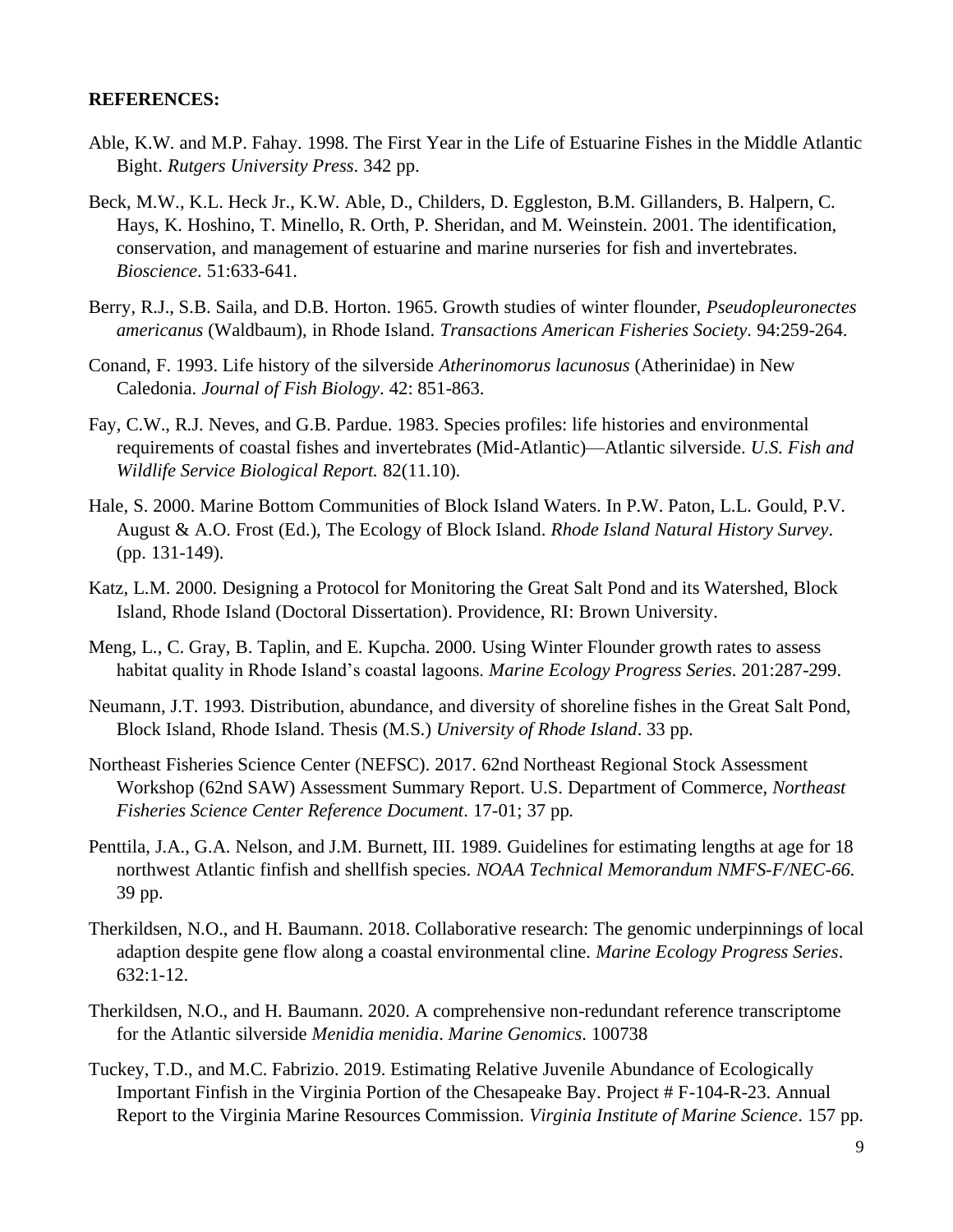#### **FIGURES:**



Figure 1. Mean abundance of finfish across stations  $(\pm \text{ SE})$  in 2014-2021 beach seines.



Figure 2. Mean abundance of finfish caught each month  $(\pm \text{ SE})$  in 2014-2021 beach seines.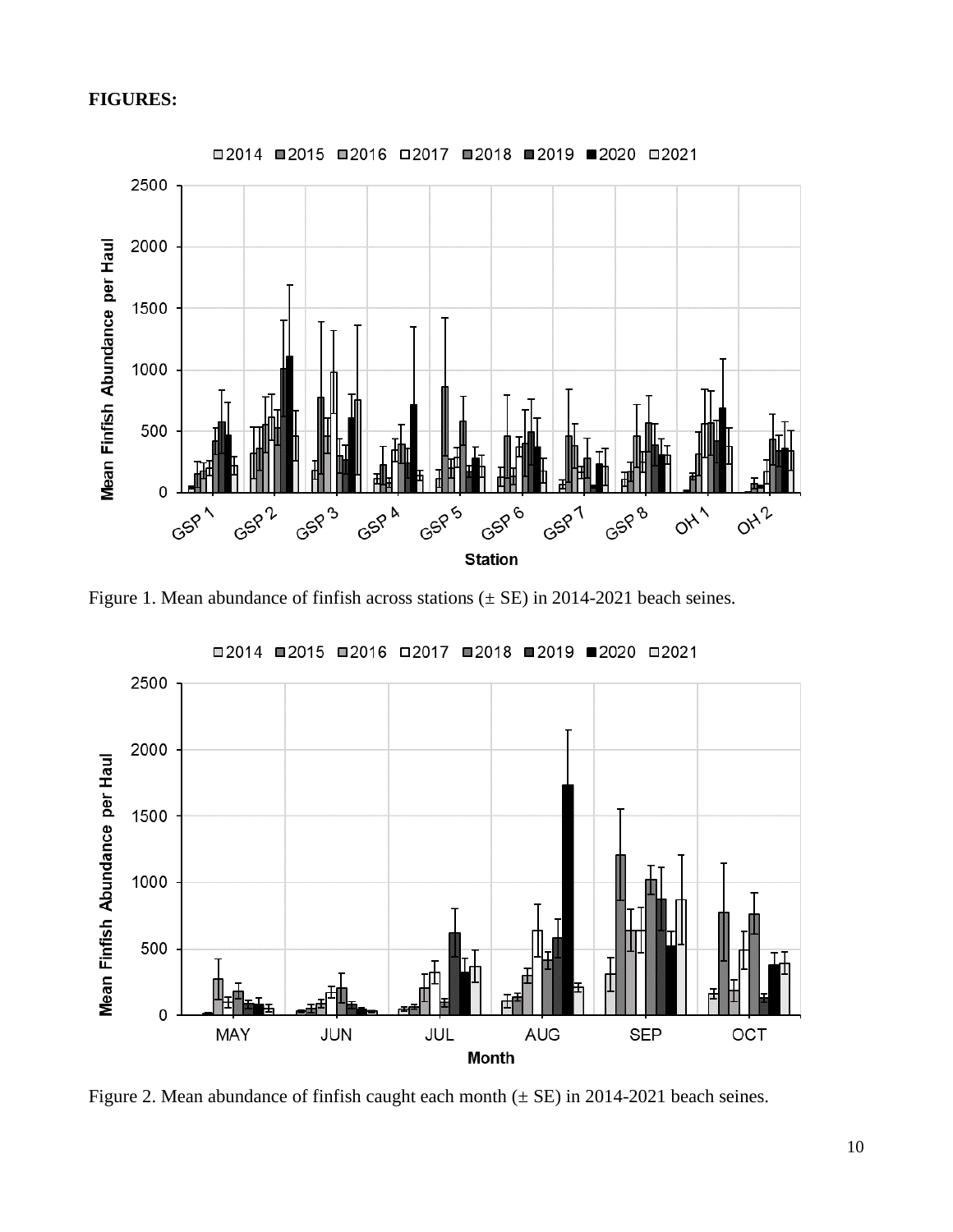

Figure 3a. Mean abundance of target finfish caught by site (± SE) in 2014-2021 beach seines.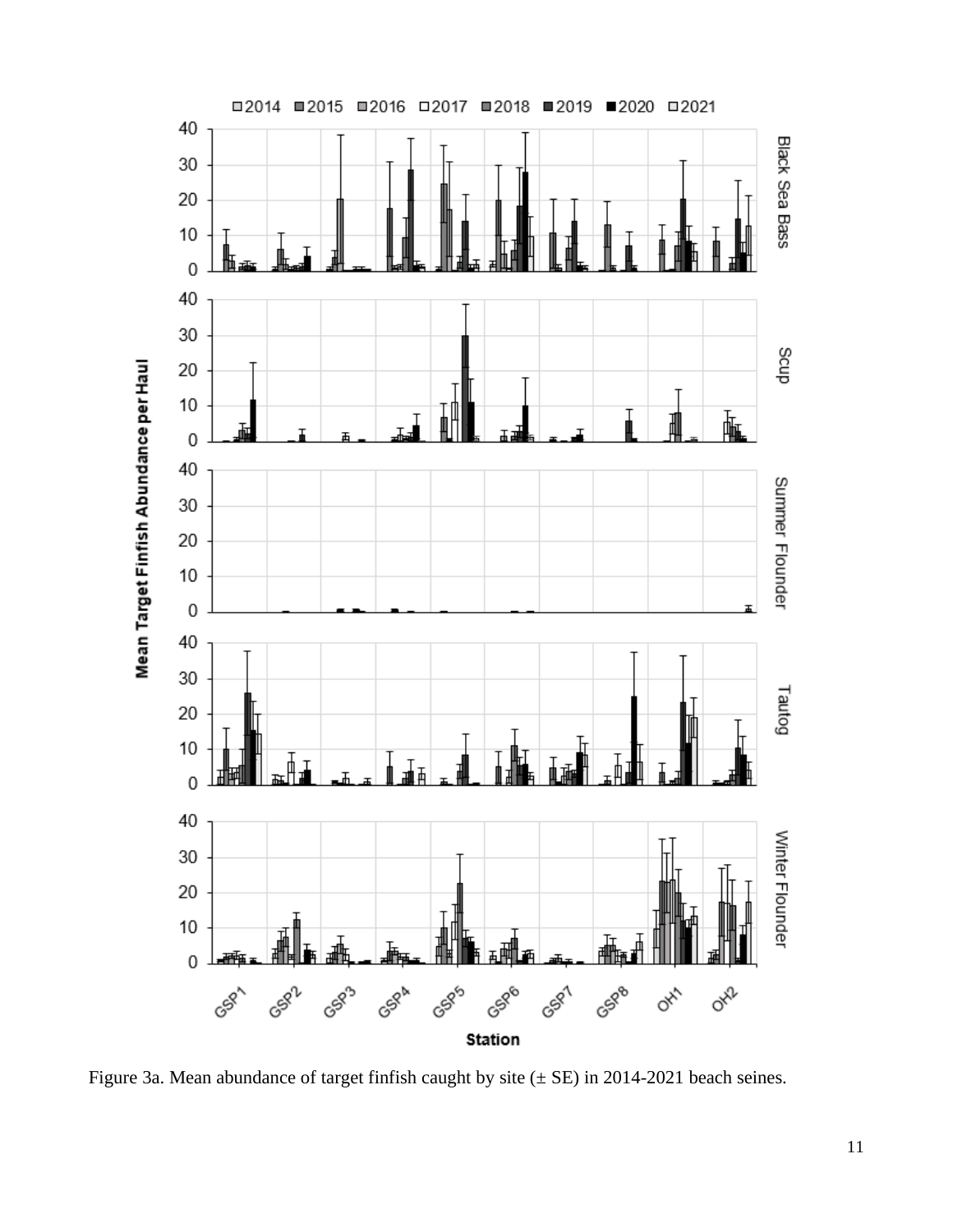![](_page_11_Figure_0.jpeg)

Figure 3b. Mean target finfish per seine haul  $(\pm SE)$  plotted for each month sampled during the 2014-field seasons.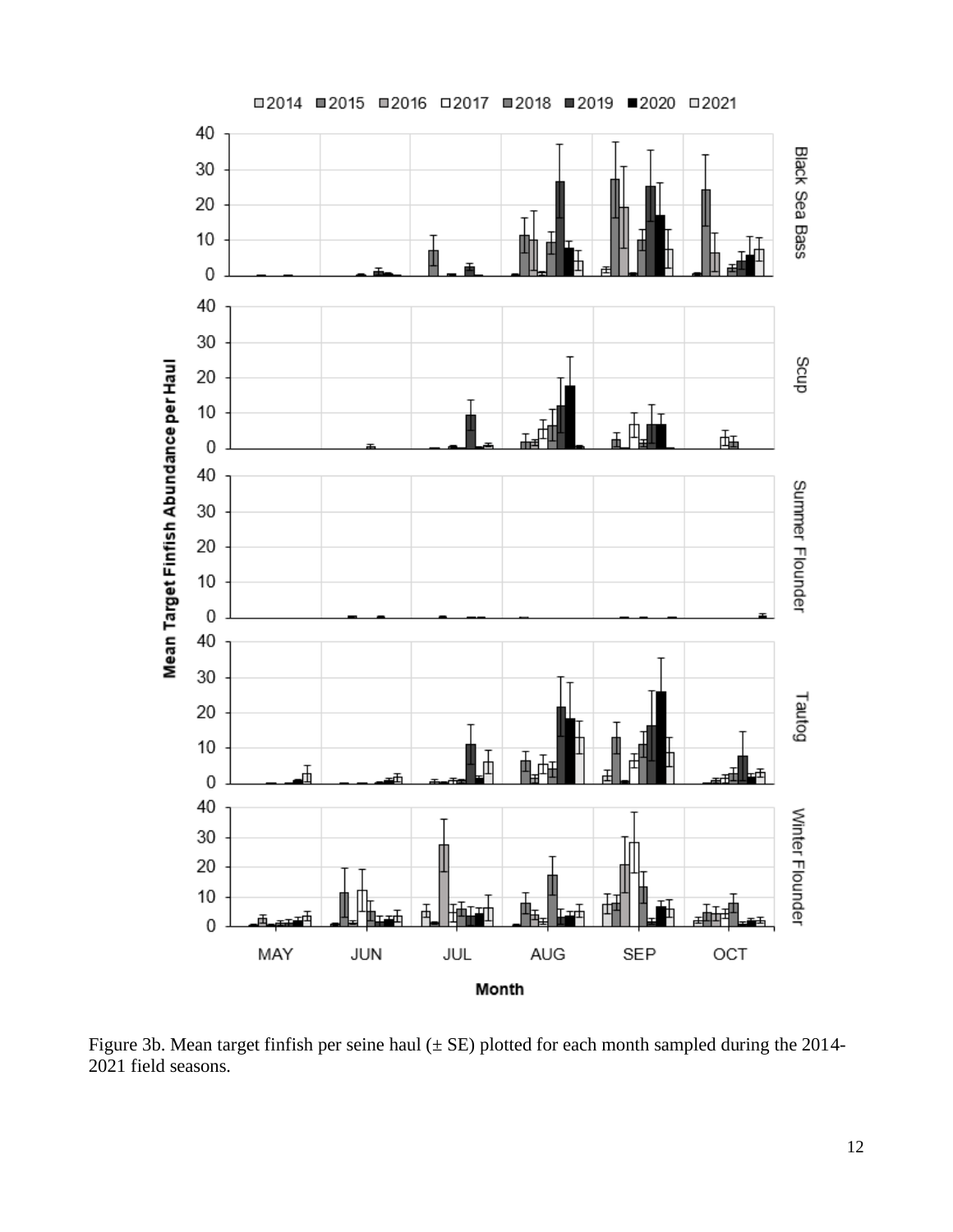## **TABLES:**

Table 1. Scientific, common names, and total abundance of all species caught in beach seines during 2021.

| <b>Scientific Name</b>        | <b>Common Name</b>            | <b>Total Caught</b> |
|-------------------------------|-------------------------------|---------------------|
| Atherinopsidae spp.           | Silversides spp.              | 13336               |
| Fundulus majalis              | Striped Killifish             | 2295                |
| Brevoortia tyrannus           | Atlantic Menhaden             | 1835                |
| Carcinus maenas               | Green Crab                    | 489                 |
| Tautoga onitis                | Tautog                        | 357                 |
| Fundulus heteroclitus         | Mummichog                     | 322                 |
| Pseudopleuronectes americanus | Winter Flounder               | 277                 |
| Centropristis striata         | <b>Black Sea Bass</b>         | 195                 |
| Calinectes sapidus            | <b>Blue Crab</b>              | 189                 |
| Archosargus probatocephalus   | Sheepshead Minnow             | 152                 |
| Tautogolabrus adspersus       | Cunner                        | 80                  |
| Alosa pseudoharengus          | Alewife                       | 66                  |
| Mugil curema                  | White Mullet                  | 51                  |
| Pomatomus saltatrix           | <b>Bluefish</b>               | 33                  |
| Sphyraena borealis            | Northern Sennet               | 20                  |
| Myoxocephalus aenaeus         | Grubby                        | 19                  |
| Gerreidae spp.                | Mojarras spp.                 | 17                  |
| Stenotomus chrysops           | Scup                          | 17                  |
| Squilla empusa                | <b>Mantis Shrimp</b>          | 14                  |
| Sphoeroides maculatus         | Northern Puffer               | 13                  |
| Decapterus punctatus          | Round Scad                    | 13                  |
| Ovalipes ocellatus            | Lady Crab                     | 10                  |
| Syngnathus fuscus             | Northern Pipefish             | 10                  |
| Apeltes quadracus             | Fourspine Stickleback         | 9                   |
| Prionotus evolans             | <b>Striped Searobin</b>       | 9                   |
| Syngnathus louisianae         | Chain Pipefish                | 8                   |
| Loligo pealei                 | Longfin Squid                 | 8                   |
| Eucinostomus argenteus        | Spotfin Morraja               | 8                   |
| Ammodytes americanus          | <b>American Sand Lance</b>    | 7                   |
| Paralichthys dentatus         | Summer Flounder               | 7                   |
| Microgadus tomcod             | Atlantic Tomcod               | 6                   |
| Prionotus scitulus            | Leopard Searobin              | 6                   |
| Gadus moruha                  | <b>Atlantic Cod</b>           | 5                   |
| Fistularia tabacaria          | <b>Bluespotted Cornetfish</b> | 5                   |
| Selene vomer                  | Lookdown                      | 5                   |
| Menticirrhus saxatilis        | Northern Kingfish             | 5                   |
| Opsanus tau                   | <b>Oyster Toadfish</b>        | 5                   |
| Trachinocephalus myops        | Snakefish                     | 5                   |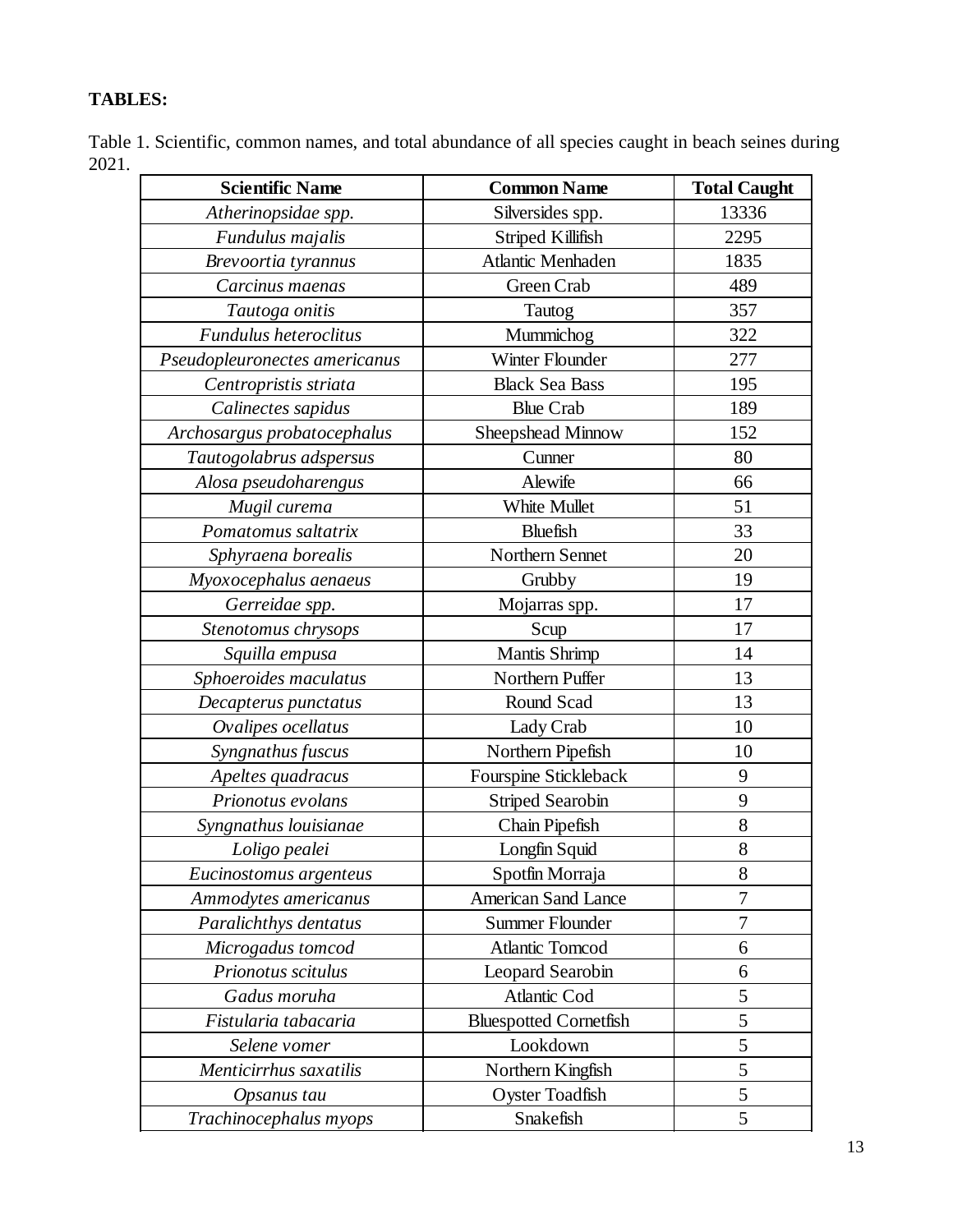| <b>Scientific Name</b>    | <b>Common Name</b>       | <b>Total Caught</b> |
|---------------------------|--------------------------|---------------------|
| Caranx latus              | Horse-eye Jack           | 4                   |
| Pholis gunnellus          | Rock Gunnel              | $\overline{4}$      |
| Lactophrys triqueter      | Smooth Trunkfish         | $\overline{4}$      |
| Paralichthys oblongus     | <b>Fourspot Flounder</b> | 3                   |
| Limulus polyphemus        | Horseshoe Crab           | 3                   |
| Scophthalmus aquosus      | Windowpane               | 3                   |
| Anchoa mitchilli          | <b>Bay Anchovy</b>       | $\overline{2}$      |
| Lactophrys polygonia      | Honeycomb Cowfish        | $\overline{2}$      |
| Hippocampus erectus       | <b>Lined Seahorse</b>    | $\overline{2}$      |
| Libinia emarginata        | Spider Crab              | $\overline{2}$      |
| Urophycis regia           | <b>Spotted Hake</b>      | $\overline{2}$      |
| Caranx latus              | <b>Bar Jack</b>          |                     |
| Citharichthys spilopterus | Bay Whiff                |                     |
| Prionotus tribulus        | <b>Bighead Searobin</b>  |                     |
| Lactophrys trigonus       | <b>Buffalo Trunkfish</b> |                     |
| Syngnathus floridae       | Dusky Pipefish           |                     |
| Decapterus macarellus     | Mackerel Scad            |                     |
| Prionotus carolinus       | Northern Searobin        |                     |
| Pollachius virens         | Pollock                  |                     |
| Lucania parva             | Rainwater Killifish      |                     |
| Eucinostomus gula         | Silver Jenny             |                     |
| Morone saxatilis          | <b>Striped Bass</b>      |                     |
| Caranx bartholomaei       | <b>Yellow Jack</b>       | 1                   |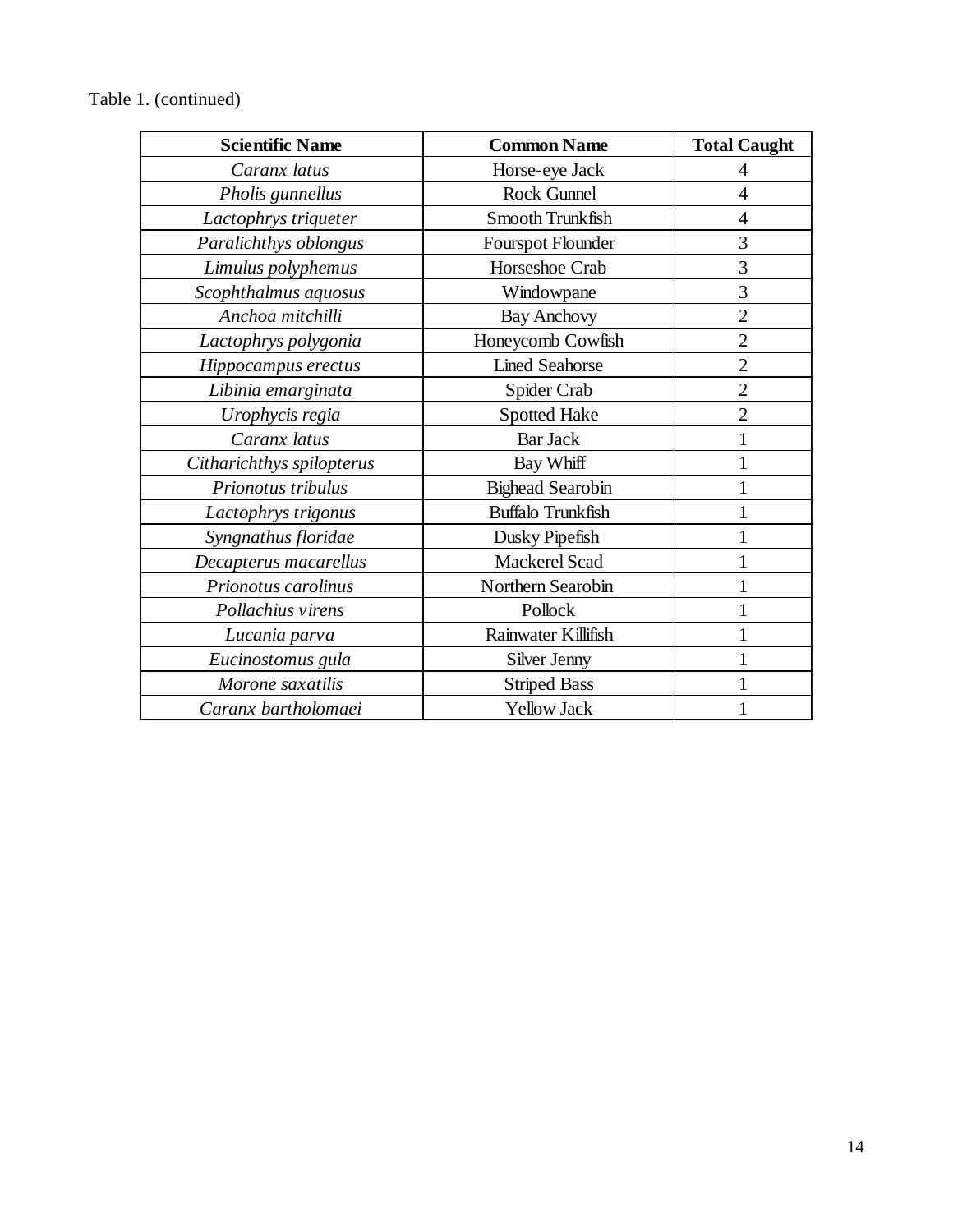|                  |                                 |            |            |            | <b>Month</b> |            |            |                      |
|------------------|---------------------------------|------------|------------|------------|--------------|------------|------------|----------------------|
| <b>Station</b>   | <b>Water Quality Parameters</b> | <b>MAY</b> | <b>JUN</b> | <b>JUL</b> | <b>AUG</b>   | <b>SEP</b> | <b>OCT</b> | <b>Total Average</b> |
|                  | Temperature $(^{\circ}C)$       | 13.7       | 21.6       | 22.3       | 25.9         | 19.9       | 16.7       | 20.0                 |
| GSP <sub>1</sub> | Salinity (ppt)                  | 30.85      | 31.99      | 30.91      | 32.13        | 30.54      | 30.20      | 31.10                |
|                  | Dissolved Oxygen (mg/L)         | 10.02      | 8.68       | 7.94       | 6.34         | 8.12       | 10.02      | 8.52                 |
|                  | Temperature $(^{\circ}C)$       | 13.7       | 21.6       | 22.3       | 27.1         | 20.1       | 17.3       | 20.4                 |
| GSP <sub>2</sub> | Salinity (ppt)                  | 29.98      | 31.91      | 31.06      | 32.24        | 30.01      | 30.96      | 31.03                |
|                  | Dissolved Oxygen (mg/L)         | 10.50      | 8.78       | 7.16       | 6.15         | 8.25       | 10.13      | 8.50                 |
|                  | Temperature $(^{\circ}C)$       | 12.9       | 20.9       | 22.2       | 24.1         | 20.2       | 16.8       | 19.5                 |
| GSP <sub>3</sub> | Salinity (ppt)                  | 30.87      | 31.54      | 31.13      | 32.11        | 30.06      | 31.37      | 31.18                |
|                  | Dissolved Oxygen (mg/L)         | 10.13      | 8.99       | 7.58       | 6.94         | 8.30       | 10.00      | 8.66                 |
|                  | Temperature (°C)                | 12.7       | 20.1       | 22.8       | 22.7         | 20.7       | 17.8       | 19.5                 |
| GSP <sub>4</sub> | Salinity (ppt)                  | 30.99      | 31.30      | 31.08      | 32.45        | 31.95      | 31.26      | 31.51                |
|                  | Dissolved Oxygen (mg/L)         | 10.25      | 9.24       | 7.02       | 6.13         | 8.98       | 10.04      | 8.61                 |
|                  | Temperature $(^{\circ}C)$       | 13.1       | 18.4       | 23.4       | 22.5         | 20.1       | 16.3       | 19.0                 |
| GSP <sub>5</sub> | Salinity (ppt)                  | 29.17      | 31.25      | 31.01      | 31.98        | 31.40      | 31.27      | 31.01                |
|                  | Dissolved Oxygen (mg/L)         | 9.47       | 9.02       | 7.26       | 7.01         | 8.46       | 10.02      | 8.54                 |
|                  | Temperature (°C)                | 12.7       | 18.4       | 23.5       | 23.0         | 20.6       | 16.2       | 19.1                 |
| GSP <sub>6</sub> | Salinity (ppt)                  | 30.66      | 31.33      | 31.40      | 32.02        | 31.27      | 31.15      | 31.31                |
|                  | Dissolved Oxygen (mg/L)         | 10.76      | 9.16       | 7.01       | 6.08         | 8.94       | 10.06      | 8.67                 |
|                  | Temperature (°C)                | 13.1       | 18.3       | 21.0       | 23.7         | 20.6       | 16.6       | 18.9                 |
| GSP <sub>7</sub> | Salinity (ppt)                  | 29.62      | 31.28      | 30.09      | 32.03        | 31.94      | 31.39      | 31.06                |
|                  | Dissolved Oxygen (mg/L)         | 10.14      | 9.06       | 7.74       | 6.14         | 8.99       | 9.92       | 8.67                 |
|                  | Temperature (°C)                | 14.7       | 20.6       | 22.2       | 23.6         | 19.7       | 17.3       | 19.7                 |
| GSP <sub>8</sub> | Salinity (ppt)                  | 29.17      | 30.92      | 30.19      | 30.98        | 30.73      | 30.26      | 30.38                |
|                  | Dissolved Oxygen (mg/L)         | 10.01      | 8.88       | 7.42       | 7.15         | 9.23       | 10.04      | 8.79                 |
|                  | Temperature $(^{\circ}C)$       | 12.3       | 19.0       | 21.0       | 23.0         | 20.7       | 18.1       | 19.0                 |
| OH <sub>1</sub>  | Salinity (ppt)                  | 31.92      | 32.14      | 32.50      | 32.41        | 31.95      | 31.34      | 32.04                |
|                  | Dissolved Oxygen (mg/L)         | 10.80      | 8.91       | 8.03       | 6.86         | 8.98       | $10.10\,$  | 8.95                 |
|                  | Temperature $(^{\circ}C)$       | 12.7       | 19.1       | 21.2       | 23.1         | 20.8       | 18.1       | 19.2                 |
| OH <sub>2</sub>  | Salinity (ppt)                  | 32.19      | 32.22      | 32.50      | 32.38        | 31.62      | 31.38      | 32.05                |
|                  | Dissolved Oxygen (mg/L)         | 10.56      | 8.77       | 8.10       | 6.82         | 8.74       | 10.08      | 8.85                 |

Table 2. Temperature, salinity, and dissolved oxygen by station and month during 2021 beach seines.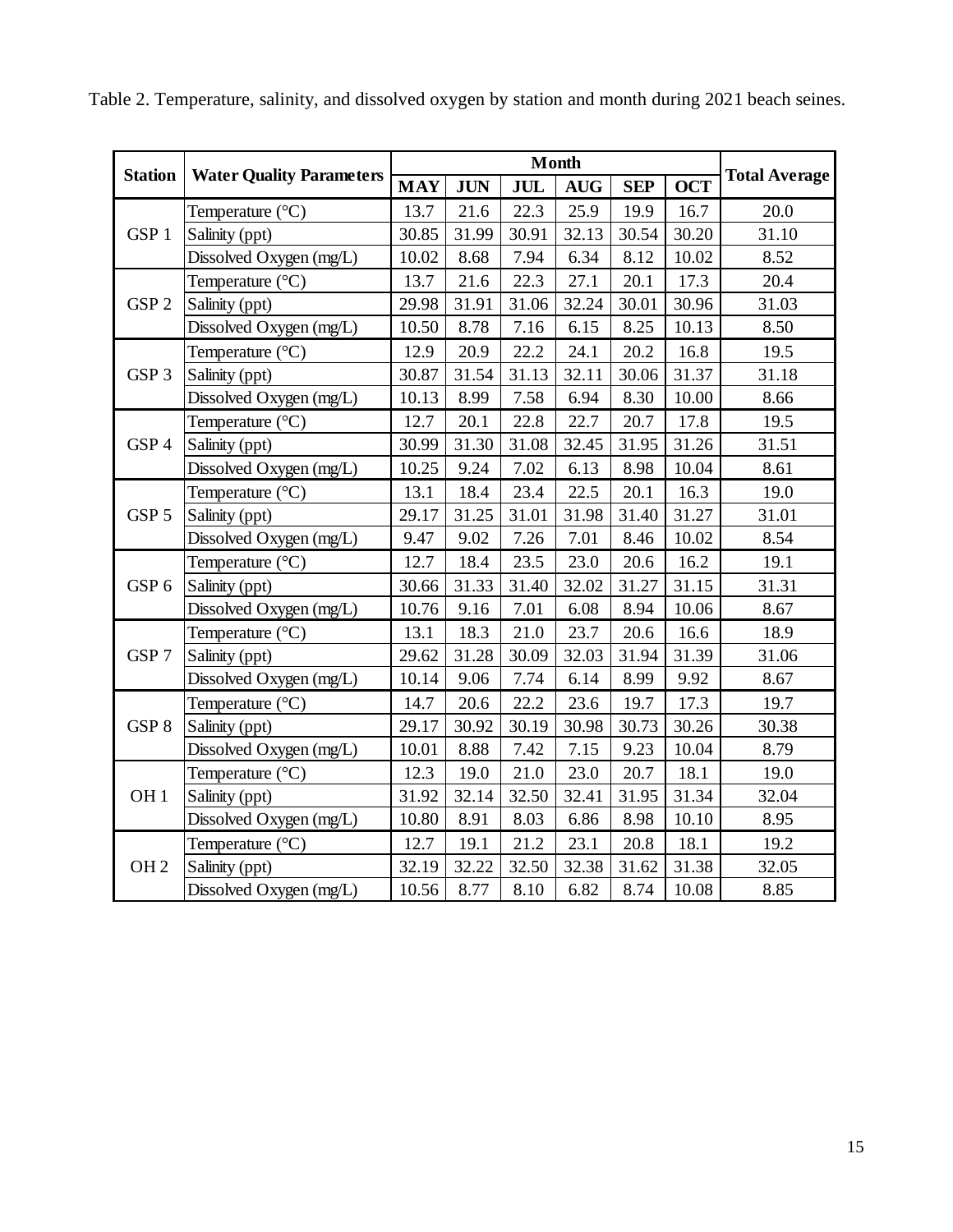| <b>MAY</b>          |     |     |     |                                | <b>Station</b> |                 |                                |                               |  |
|---------------------|-----|-----|-----|--------------------------------|----------------|-----------------|--------------------------------|-------------------------------|--|
| <b>Species</b>      | CAL | GSP | CB3 | $G^{\mathcal{S}^{\mathbb{A}}}$ | GB5            | GBG<br>$C^{S'}$ | CBB<br>$\delta^{\hat{\aleph}}$ | Total<br>$\delta^{\text{NP}}$ |  |
| Grubby              |     |     |     |                                |                |                 |                                |                               |  |
| Northern Pipefish   |     |     |     |                                | 1              |                 |                                | 3                             |  |
| Pollock             |     |     |     |                                |                |                 |                                |                               |  |
| <b>Rock Gunnel</b>  |     |     |     | и                              |                |                 |                                |                               |  |
| Silversides spp.    | 1   |     |     |                                |                |                 |                                | 6                             |  |
| <b>Spotted Hake</b> |     |     |     |                                |                |                 |                                | $\mathbf{2}$                  |  |
| Striped Killifish   | 1   |     |     |                                |                |                 |                                | 3                             |  |
| Tautog              |     |     |     |                                |                |                 |                                | 3                             |  |
| Winter Flounder     |     |     |     |                                |                |                 |                                | .,                            |  |

Species presence by station for May 2021 beach seines.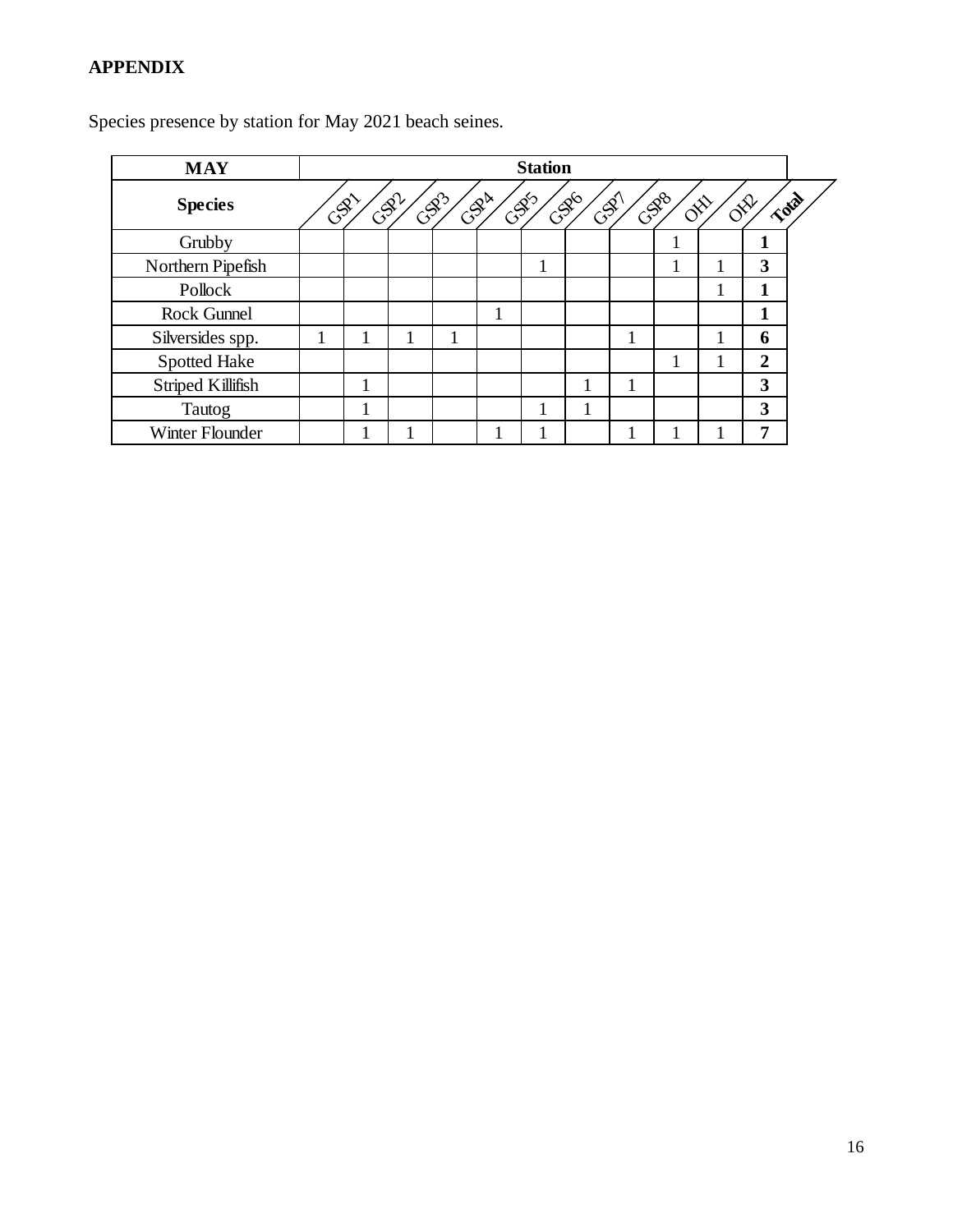Species presence by station for June 2021 beach seines.

| <b>JUN</b>                 |     | <b>Station</b> |     |             |           |      |                 |   |     |                                                 |                |       |
|----------------------------|-----|----------------|-----|-------------|-----------|------|-----------------|---|-----|-------------------------------------------------|----------------|-------|
| <b>Species</b>             | CAL |                | GSP | $C_{2}^{S}$ | $G^{S^k}$ | CSDS | GRG<br>$G^{S'}$ |   | GSP | $\delta^{\hat{\aleph}}$<br>$\delta^{\text{sp}}$ |                | Total |
| <b>American Sand Lance</b> |     |                |     |             |           |      |                 |   |     |                                                 | $\overline{2}$ |       |
| <b>Bay Anchovy</b>         |     |                |     |             |           |      |                 |   |     |                                                 | 1              |       |
| <b>Black Sea Bass</b>      |     |                |     |             |           |      |                 |   |     |                                                 |                |       |
| Cunner                     |     |                |     |             |           |      |                 |   |     |                                                 |                |       |
| Grubby                     |     |                |     |             |           |      |                 |   | 1   |                                                 | 1              |       |
| Mummichog                  |     |                |     |             |           |      | 1               |   |     |                                                 |                |       |
| Northern Pipefish          |     |                |     |             |           |      |                 |   |     |                                                 | 1              |       |
| Rock Gunnel                |     |                |     |             |           |      |                 |   |     |                                                 | 1              |       |
| Silversides spp.           | 1   | -1             |     |             |           | 1    |                 | 1 |     |                                                 | 7              |       |
| Striped Killifish          |     |                |     |             |           |      |                 |   |     |                                                 | 1              |       |
| Tautog                     | 1   |                |     |             |           |      | 1               |   |     |                                                 | 4              |       |
| Winter Flounder            |     |                |     |             |           |      |                 |   |     |                                                 | 6              |       |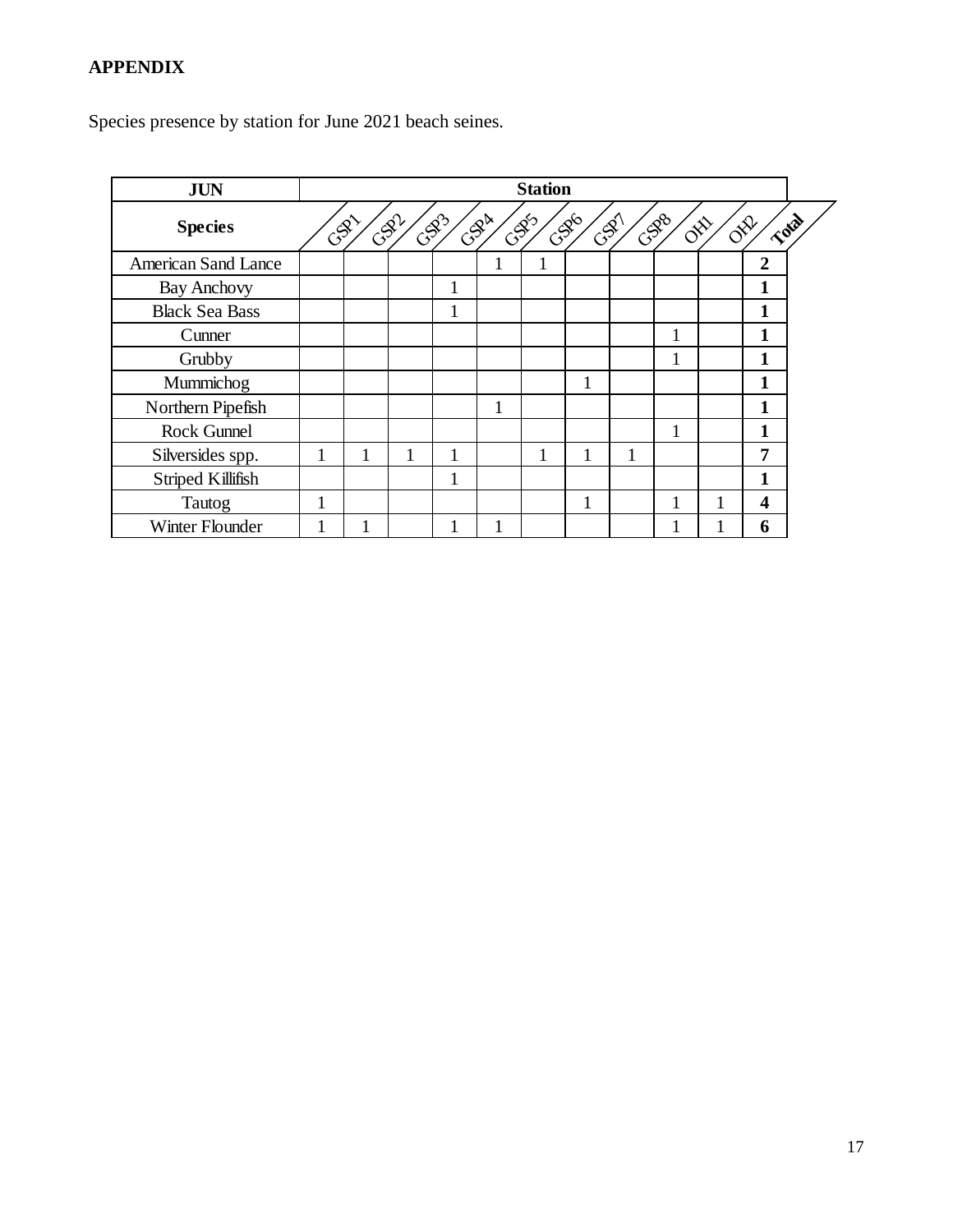| <b>JUL</b>              | <b>Station</b> |              |              |              |              |              |                     |              |                                |              |                         |       |  |
|-------------------------|----------------|--------------|--------------|--------------|--------------|--------------|---------------------|--------------|--------------------------------|--------------|-------------------------|-------|--|
| <b>Species</b>          |                | CAL          | GSP          | 6933         | $C^{S^k}$    | CASS         | CSDG<br><b>COLL</b> |              | GSB1<br>$\text{O}^{\text{th}}$ |              | OPR                     | Total |  |
| <b>Atlantic Cod</b>     |                |              |              |              |              |              |                     |              | 1                              |              | $\mathbf{1}$            |       |  |
| Atlantic Menhaden       |                |              |              |              |              |              |                     | 1            | $\mathbf{1}$                   | 1            | 3                       |       |  |
| <b>Bar Jack</b>         |                |              |              |              |              |              |                     |              |                                | $\mathbf{1}$ | $\mathbf{1}$            |       |  |
| Bay Whiff               |                |              |              |              | $\mathbf{1}$ |              |                     |              |                                |              | $\mathbf{1}$            |       |  |
| <b>Bighead Searobin</b> |                | 1            |              |              |              |              |                     |              |                                |              | 1                       |       |  |
| Chain Pipefish          |                |              |              | 1            |              |              | 1                   |              |                                |              | $\overline{2}$          |       |  |
| Cunner                  | 1              | 1            |              |              |              |              | 1                   |              | $\mathbf{1}$                   | 1            | 5                       |       |  |
| Dusky Pipefish          |                |              |              |              |              |              | 1                   |              |                                |              | 1                       |       |  |
| Lookdown                |                |              |              |              |              |              |                     |              |                                | 1            | 1                       |       |  |
| Mackerel Scad           |                |              |              |              |              |              |                     |              |                                | $\mathbf{1}$ | 1                       |       |  |
| Mummichog               | $\mathbf{1}$   | $\mathbf{1}$ |              |              |              |              | $\mathbf{1}$        | $\mathbf{1}$ |                                |              | $\overline{\mathbf{4}}$ |       |  |
| Northern Pipefish       |                |              |              |              |              |              | 1                   |              |                                |              | 1                       |       |  |
| Northern Sennet         | $\mathbf{1}$   |              |              |              |              |              |                     | 1            | $\mathbf{1}$                   | $\mathbf{1}$ | 4                       |       |  |
| Round Scad              |                |              |              |              |              |              |                     |              |                                | 1            | 1                       |       |  |
| Scup                    |                |              |              |              | 1            | $\mathbf{1}$ |                     |              | $\mathbf{1}$                   |              | 3                       |       |  |
| Sheepshead Minnow       |                | 1            |              |              |              |              |                     |              |                                |              | $\mathbf{1}$            |       |  |
| Silversides spp.        | 1              | 1            | $\mathbf{1}$ | $\mathbf{1}$ | $\mathbf{1}$ | $\mathbf{1}$ | 1                   | 1            | $\mathbf{1}$                   | $\mathbf{1}$ | 10                      |       |  |
| Striped Killifish       | $\mathbf{1}$   | $\mathbf{1}$ | $\mathbf{1}$ |              |              |              |                     | 1            |                                |              | $\boldsymbol{4}$        |       |  |
| Tautog                  | 1              |              |              | $\mathbf{1}$ |              |              | $\mathbf{1}$        |              | 1                              | 1            | 5                       |       |  |
| Winter Flounder         |                | $\mathbf{1}$ |              |              | 1            | 1            |                     | $\mathbf{1}$ | $\mathbf{1}$                   | $\mathbf{1}$ | 6                       |       |  |

Species presence by station for July 2021 beach seines.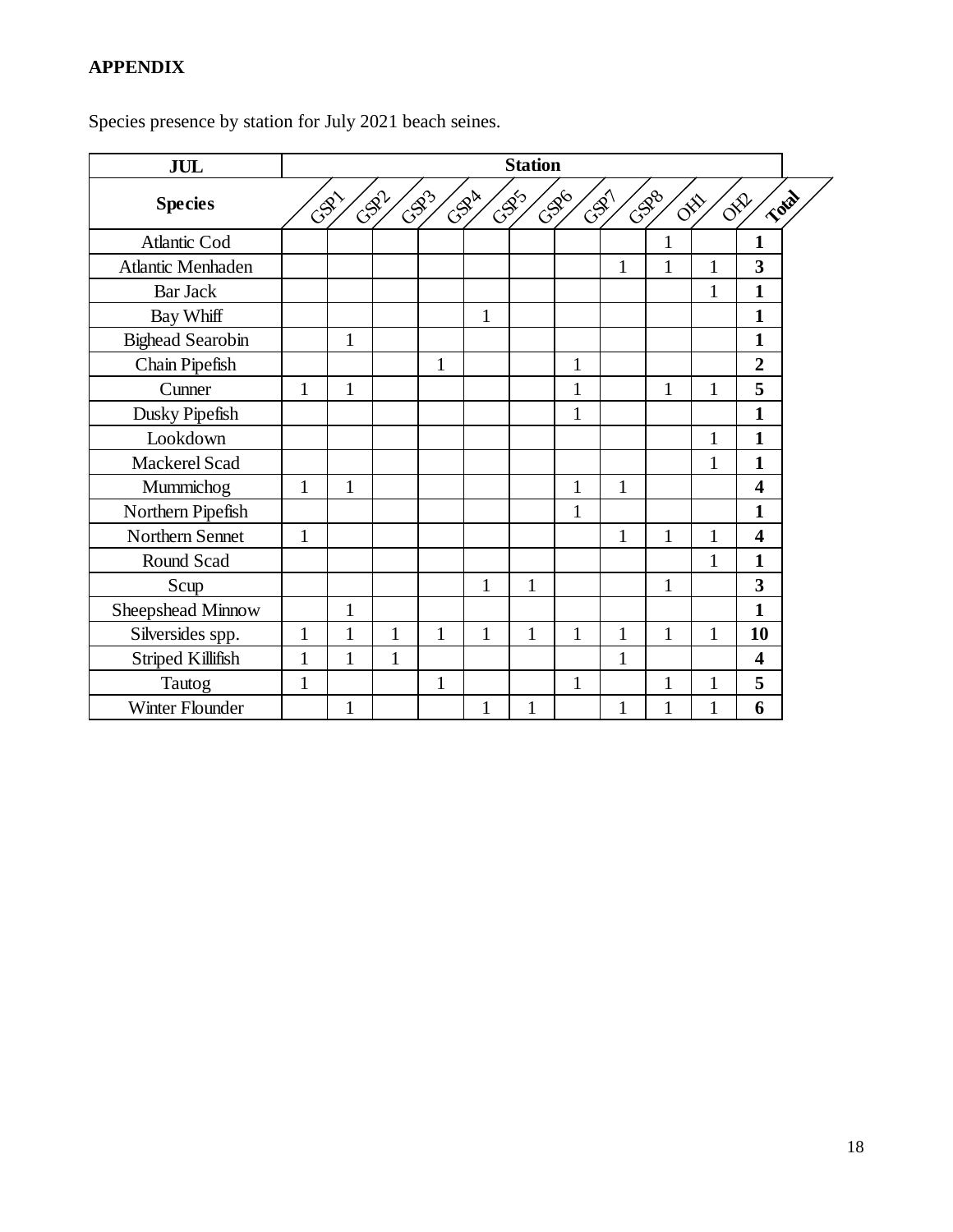Species presence by station for August 2021 beach seines.

| <b>AUG</b>              |              |              |              |              |                                            | <b>Station</b> |                 |              |              |                           |                         |
|-------------------------|--------------|--------------|--------------|--------------|--------------------------------------------|----------------|-----------------|--------------|--------------|---------------------------|-------------------------|
| <b>Species</b>          |              |              | GSZ          | CSB3         | $C_{\mathbb{S}}^{\mathbb{S}^{\mathbb{N}}}$ | CSD5           | C.S. 10<br>CSST |              | CSDB         | $\sigma^{\!\mathfrak{P}}$ | Total<br>OFF            |
| Atlantic Menhaden       |              |              |              |              | 1                                          | $\mathbf{1}$   |                 |              |              |                           | $\overline{2}$          |
| <b>Atlantic Tomcod</b>  |              |              |              |              |                                            |                |                 |              | $\mathbf{1}$ |                           | $\mathbf{1}$            |
| <b>Black Sea Bass</b>   |              |              | $\mathbf{1}$ | $\mathbf{1}$ |                                            | $\mathbf{1}$   | $\mathbf{1}$    |              | $\mathbf{1}$ | $\mathbf{1}$              | 6                       |
| <b>Bluefish</b>         |              |              |              |              |                                            |                |                 |              | $\mathbf{1}$ | $\mathbf{1}$              | $\overline{2}$          |
| Chain Pipefish          |              |              |              | 1            |                                            | $\mathbf{1}$   |                 |              |              |                           | $\boldsymbol{2}$        |
| Cunner                  | $\mathbf{1}$ |              |              | $\mathbf{1}$ |                                            | $\mathbf{1}$   | $\mathbf{1}$    |              | $\mathbf{1}$ | $\mathbf{1}$              | 6                       |
| Fourspine Stickleback   |              |              |              |              |                                            |                |                 | 1            |              |                           | $\mathbf{1}$            |
| Fourspot Flounder       |              |              |              |              |                                            | $\mathbf{1}$   |                 |              |              |                           | $\mathbf{1}$            |
| Grubby                  |              |              |              |              |                                            | $\mathbf{1}$   | 1               |              | $\mathbf{1}$ | $\mathbf{1}$              | $\overline{\mathbf{4}}$ |
| Horse-eye Jack          |              |              |              |              |                                            |                |                 |              | $\mathbf{1}$ | $\mathbf{1}$              | $\overline{2}$          |
| <b>Lined Seahorse</b>   |              |              |              |              |                                            |                | $\mathbf{1}$    |              |              |                           | $\mathbf{1}$            |
| Lookdown                |              |              |              |              |                                            |                |                 |              | $\mathbf{1}$ |                           | $\mathbf{1}$            |
| Mojarras spp.           |              |              |              |              |                                            |                |                 |              |              | $\mathbf{1}$              | $\mathbf{1}$            |
| Mummichog               | $\mathbf{1}$ | $\mathbf{1}$ | $\mathbf{1}$ | $\mathbf{1}$ |                                            | 1              | $\mathbf{1}$    | 1            | $\mathbf{1}$ |                           | 8                       |
| Northern Kingfish       |              |              |              |              |                                            | 1              |                 |              |              |                           | $\mathbf{1}$            |
| Northern Pipefish       |              |              |              | 1            |                                            | $\mathbf{1}$   |                 |              |              |                           | $\boldsymbol{2}$        |
| Northern Puffer         |              |              |              |              |                                            | 1              |                 |              | $\mathbf{1}$ |                           | $\overline{2}$          |
| Northern Sennet         |              |              |              |              |                                            | 1              |                 |              |              |                           | $\mathbf{1}$            |
| <b>Oyster Toadfish</b>  |              |              |              |              |                                            |                |                 | $\mathbf{1}$ |              |                           | $\mathbf{1}$            |
| Rock Gunnel             |              |              |              |              |                                            |                |                 | $\mathbf{1}$ |              |                           | $\mathbf{1}$            |
| Scup                    |              |              |              | $\mathbf{1}$ |                                            | $\mathbf{1}$   |                 |              |              |                           | $\overline{2}$          |
| Sheepshead Minnow       |              | $\mathbf{1}$ | $\mathbf{1}$ |              |                                            |                |                 |              |              |                           | $\overline{2}$          |
| Silversides spp.        | $\mathbf{1}$ | $\mathbf{1}$ | $\mathbf{1}$ | $\mathbf{1}$ | $\mathbf{1}$                               | $\mathbf{1}$   | $\mathbf{1}$    | $\mathbf{1}$ | $\mathbf{1}$ | $\mathbf{1}$              | 10                      |
| Snakefish               |              |              | $\mathbf{1}$ |              |                                            |                |                 |              |              |                           | $\mathbf{1}$            |
| Striped Killifish       | $\mathbf{1}$ | $\mathbf{1}$ | $\mathbf{1}$ |              | $\mathbf{1}$                               | 1              | 1               | $\mathbf{1}$ |              |                           | 7                       |
| <b>Striped Searobin</b> |              |              |              |              |                                            |                |                 |              | $\mathbf{1}$ | 1                         | $\overline{2}$          |
| Tautog                  | $\mathbf{1}$ |              | $\mathbf{1}$ | $\mathbf{1}$ |                                            | $\mathbf{1}$   | $\mathbf{1}$    | $\mathbf{1}$ | $\mathbf{1}$ |                           | 7                       |
| White Mullet            |              | $\,1\,$      |              |              |                                            |                |                 |              |              | $\mathbf{1}$              | $\overline{2}$          |
| Windowpane              |              |              |              |              |                                            | $\mathbf{1}$   |                 |              |              |                           | $\mathbf{1}$            |
| Winter Flounder         |              |              | $\mathbf{1}$ |              | $\mathbf{1}$                               | $\mathbf{1}$   |                 | $\mathbf{1}$ | $\mathbf{1}$ | $\mathbf{1}$              | 6                       |
| Yellow Jack             |              |              |              |              |                                            |                |                 |              | $\mathbf{1}$ |                           | $\mathbf{1}$            |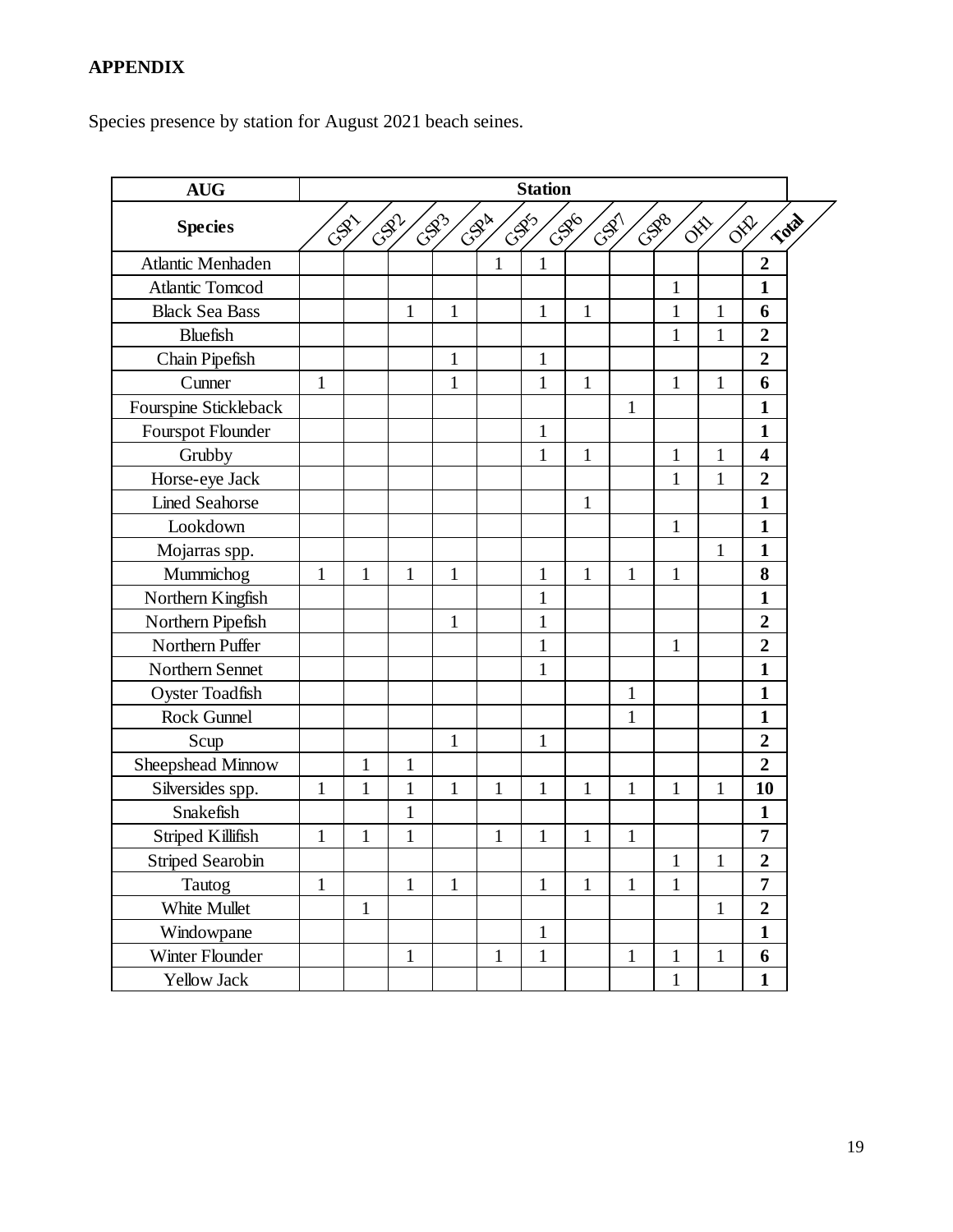Species presence by station for September 2021 beach seines.

| <b>SEP</b>                    |              |              |              |              |                | <b>Station</b> |              |              |                                 |              |                               |
|-------------------------------|--------------|--------------|--------------|--------------|----------------|----------------|--------------|--------------|---------------------------------|--------------|-------------------------------|
| <b>Species</b>                | GRI          |              | GSZ          | CSD3         | $\sqrt{S^{2}}$ | GSF5           | $-38^{6}$    | CSDT         | CSDB<br>$\delta^{\hat{\aleph}}$ |              | Total<br>$\sigma^{\text{sp}}$ |
| Alewife                       |              |              |              |              |                |                |              | $\mathbf{1}$ |                                 |              | $\mathbf{1}$                  |
| Atlantic Menhaden             |              |              |              |              |                |                |              |              |                                 | $\mathbf{1}$ | $\mathbf{1}$                  |
| <b>Black Sea Bass</b>         |              |              | 1            | $\mathbf{1}$ | 1              |                | $\mathbf{1}$ |              | $\mathbf{1}$                    | $\mathbf{1}$ | 6                             |
| <b>Bluefish</b>               |              |              |              | $\mathbf{1}$ |                |                |              |              |                                 |              | $\mathbf{1}$                  |
| <b>Bluespotted Cornetfish</b> |              |              |              |              | 1              |                |              |              |                                 | $\mathbf{1}$ | $\boldsymbol{2}$              |
| Chain Pipefish                |              |              |              |              |                |                |              | $\mathbf{1}$ |                                 |              | $\mathbf{1}$                  |
| Cunner                        | $\mathbf{1}$ |              |              |              |                |                |              |              | $\mathbf{1}$                    | $\mathbf{1}$ | $\overline{\mathbf{3}}$       |
| Fourspot Flounder             |              |              |              |              |                |                |              |              |                                 | $\mathbf{1}$ | $\mathbf{1}$                  |
| Grubby                        | $\mathbf{1}$ |              |              |              |                |                | $\mathbf{1}$ | $\mathbf{1}$ |                                 | $\mathbf{1}$ | $\overline{\mathbf{4}}$       |
| Honeycomb Cowfish             |              |              |              |              |                |                |              |              |                                 | $\mathbf{1}$ | $\mathbf{1}$                  |
| Horse-eye Jack                |              |              |              |              |                |                |              |              |                                 | $\mathbf{1}$ | $\mathbf{1}$                  |
| Leopard Searobin              |              |              |              |              | 1              |                |              |              |                                 | $\mathbf{1}$ | $\overline{2}$                |
| <b>Lined Seahorse</b>         |              |              |              |              |                |                | $\mathbf{1}$ |              |                                 |              | $\mathbf{1}$                  |
| Lookdown                      |              |              |              |              |                |                |              |              |                                 | $\mathbf{1}$ | $\mathbf{1}$                  |
| Mojarras spp.                 | $\mathbf{1}$ |              |              | 1            |                |                |              |              |                                 |              | $\overline{2}$                |
| Mummichog                     | $\mathbf{1}$ | $\mathbf{1}$ | 1            | 1            | 1              | $\mathbf{1}$   | 1            | $\mathbf{1}$ |                                 |              | 8                             |
| Northern Kingfish             |              |              |              |              |                |                |              |              |                                 | $\mathbf{1}$ | $\mathbf{1}$                  |
| Northern Puffer               |              |              |              |              |                |                |              |              | 1                               |              | $\mathbf{1}$                  |
| Rainwater Killifish           |              |              |              |              |                |                |              | $\mathbf{1}$ |                                 |              | $\mathbf{1}$                  |
| Scup                          |              |              |              |              |                | $\mathbf{1}$   |              |              | $\mathbf{1}$                    |              | $\boldsymbol{2}$              |
| Sheepshead Minnow             | $\mathbf{1}$ | $\mathbf{1}$ |              |              |                |                |              | $\mathbf{1}$ |                                 |              | $\overline{\mathbf{3}}$       |
| Silversides spp.              | $\mathbf{1}$ | $\mathbf{1}$ | 1            | 1            | 1              | $\mathbf{1}$   | $\mathbf{1}$ | $\mathbf{1}$ | 1                               | $\mathbf{1}$ | 10                            |
| Smooth Trunkfish              |              |              |              |              |                |                |              |              |                                 | $\mathbf{1}$ | $\mathbf{1}$                  |
| Snakefish                     |              |              | 1            |              |                |                |              |              |                                 |              | $\mathbf{1}$                  |
| <b>Striped Bass</b>           |              |              | 1            |              |                |                |              |              |                                 |              | $\mathbf{1}$                  |
| Striped Killifish             |              | 1            | 1            | 1            | 1              | 1              |              | 1            |                                 |              | 7                             |
| <b>Striped Searobin</b>       |              |              |              |              |                |                |              |              |                                 | $\mathbf{1}$ | $\mathbf{1}$                  |
| <b>Summer Flounder</b>        |              |              |              |              |                |                |              |              |                                 | $\mathbf{1}$ | $\mathbf{1}$                  |
| Tautog                        | $\mathbf{1}$ |              | $\mathbf{1}$ | $\mathbf{1}$ |                | $\mathbf{1}$   | $\mathbf{1}$ | $\mathbf{1}$ | $\mathbf{1}$                    | $\mathbf{1}$ | 8                             |
| Windowpane                    |              |              | $\mathbf{1}$ |              |                |                |              |              |                                 |              | $\mathbf{1}$                  |
| Winter Flounder               |              | $\mathbf{1}$ |              |              |                |                |              | $\mathbf{1}$ | $\mathbf{1}$                    | $\mathbf{1}$ | $\overline{\mathbf{4}}$       |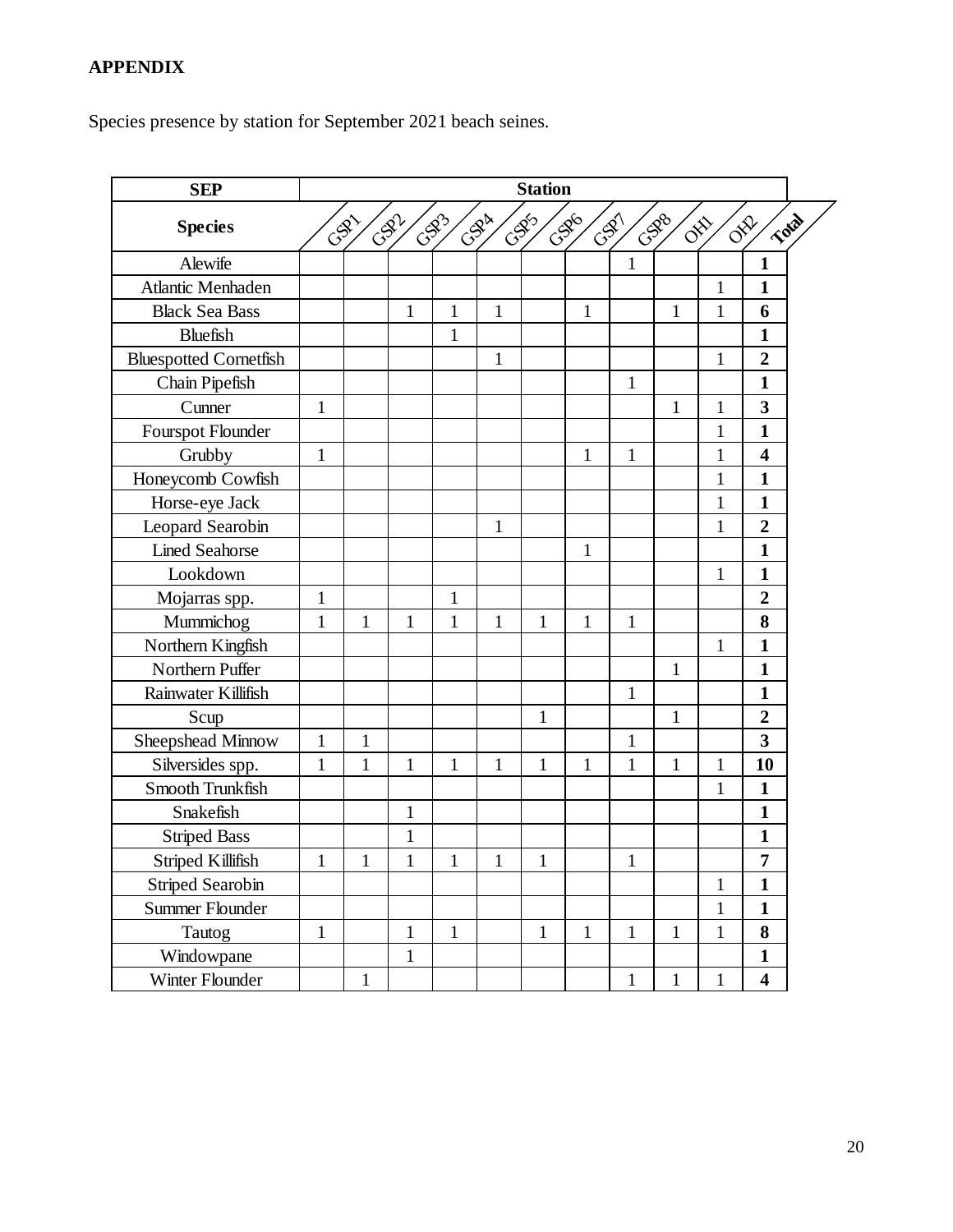Species presence by station for October 2021 beach seines.

| <b>OCT</b>                    | <b>Station</b> |              |      |              |              |              |                |              |                   |              |                               |  |
|-------------------------------|----------------|--------------|------|--------------|--------------|--------------|----------------|--------------|-------------------|--------------|-------------------------------|--|
| <b>Species</b>                |                | CAL          | CSR1 | $-253$       | $C^{S^k}$    | CSB5         | C.SO<br>$-28/$ |              | <b>CSD</b><br>081 |              | Total<br>$\sigma^{\text{sp}}$ |  |
| Atlantic Menhaden             |                |              |      |              |              | $\mathbf{1}$ | 1              | $\mathbf{1}$ |                   |              | 3                             |  |
| <b>Bay Anchovy</b>            |                |              |      |              | $\mathbf{1}$ |              |                |              |                   |              | $\mathbf{1}$                  |  |
| <b>Black Sea Bass</b>         |                |              |      | 1            | 1            | $\mathbf{1}$ |                |              | 1                 | 1            | 5                             |  |
| <b>Bluespotted Cornetfish</b> |                |              |      |              |              |              |                |              | $\mathbf 1$       | $\mathbf{1}$ | $\overline{2}$                |  |
| <b>Buffalo Trunkfish</b>      |                |              |      |              |              |              |                |              | $\mathbf{1}$      |              | 1                             |  |
| Chain Pipefish                |                |              |      |              |              |              |                |              | 1                 |              | $\mathbf{1}$                  |  |
| Cunner                        |                |              |      |              |              |              |                |              | $\mathbf{1}$      |              | $\mathbf{1}$                  |  |
| Fourspine Stickleback         |                |              |      |              |              |              |                | $\mathbf{1}$ |                   |              | $\mathbf{1}$                  |  |
| Grubby                        |                |              |      |              | $\mathbf{1}$ |              |                |              | $\mathbf{1}$      |              | $\overline{2}$                |  |
| Honeycomb Cowfish             |                | $\mathbf{1}$ |      |              |              |              |                |              |                   |              | $\mathbf{1}$                  |  |
| Leopard Searobin              |                |              |      |              |              |              |                |              | $\mathbf{1}$      |              | 1                             |  |
| Mummichog                     |                |              |      | $\mathbf{1}$ | 1            |              |                |              |                   |              | $\overline{2}$                |  |
| Northern Pipefish             |                |              |      |              | $\mathbf{1}$ |              |                |              |                   | $\mathbf{1}$ | $\overline{2}$                |  |
| Northern Searobin             |                |              |      |              |              |              |                |              |                   | 1            | $\mathbf{1}$                  |  |
| Sheepshead Minnow             |                | $\mathbf{1}$ |      |              |              |              |                |              |                   |              | 1                             |  |
| Silver Jenny                  |                |              |      | $\mathbf{1}$ |              |              |                |              |                   |              | 1                             |  |
| Silversides spp.              | $\mathbf{1}$   | $\mathbf{1}$ | 1    | $\mathbf{1}$ | $\mathbf{1}$ | $\mathbf{1}$ | 1              | $\mathbf{1}$ | 1                 | $\mathbf{1}$ | 10                            |  |
| Smooth Trunkfish              |                |              |      |              |              |              |                |              | $\mathbf 1$       | $\mathbf{1}$ | $\overline{2}$                |  |
| Spotfin Morraja               | $\mathbf{1}$   |              |      |              |              |              |                |              | $\mathbf{1}$      |              | $\overline{2}$                |  |
| Striped Killifish             | $\mathbf{1}$   | $\mathbf{1}$ | 1    | $\mathbf{1}$ | $\mathbf 1$  | $\mathbf{1}$ | 1              | $\mathbf{1}$ |                   |              | 8                             |  |
| <b>Striped Searobin</b>       |                |              |      |              |              | $\mathbf{1}$ |                |              |                   |              | $\mathbf{1}$                  |  |
| <b>Summer Flounder</b>        |                |              |      |              |              | $\mathbf{1}$ |                |              |                   | $\mathbf{1}$ | $\overline{2}$                |  |
| Tautog                        | $\mathbf{1}$   |              |      |              | 1            | $\mathbf{1}$ | 1              | $\mathbf{1}$ | $\mathbf{1}$      | $\mathbf{1}$ | 7                             |  |
| Windowpane                    |                |              |      |              | $\mathbf{1}$ |              |                |              |                   |              | 1                             |  |
| Winter Flounder               |                |              |      |              | 1            | $\mathbf{1}$ |                | $\mathbf{1}$ | $\mathbf 1$       | 1            | 5                             |  |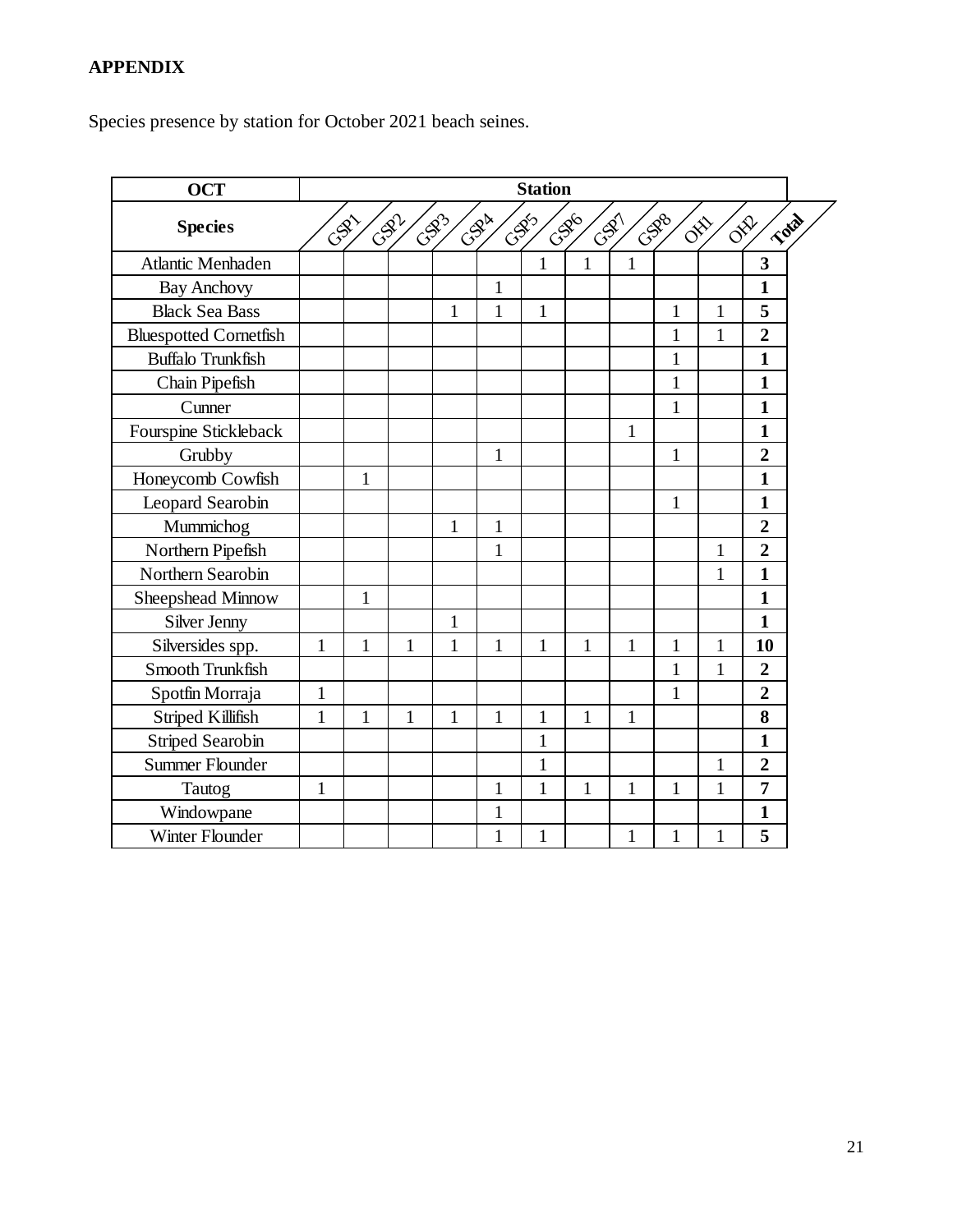Abundances of winter flounder in 2021 beach seines.

|              |          |                |                |                |          | <b>Station</b> |                  |                |                                     |                |      |                   |      |
|--------------|----------|----------------|----------------|----------------|----------|----------------|------------------|----------------|-------------------------------------|----------------|------|-------------------|------|
| <b>Month</b> | CERT     | GSR2           | GSP3           | GSPA           | GSP5     | Gene           | CAPIT            | GSPB           | $\delta^{\!\chi\!\chi\!\chi\!\chi}$ | $\delta^{x^2}$ | Mean | <b>SD</b>         | SE   |
| <b>MAY</b>   | $\Omega$ |                | $\overline{2}$ | $\overline{0}$ | 6        | 6              | $\overline{0}$   | $\overline{2}$ | 14                                  | 6              | 3.70 | 4.42              | 1.40 |
| <b>JUN</b>   |          | 4              | $\theta$       |                | 4        | $\overline{0}$ | $\overline{0}$   | $\overline{0}$ | 19                                  | 9              | 3.80 | 6.07              | 1.92 |
| <b>JUL</b>   | $\Omega$ | 5              | $\overline{0}$ | $\theta$       | 3        |                | $\overline{0}$   | 3              | 6                                   | 45             | 6.30 | 13.78             | 4.36 |
| <b>AUG</b>   | $\Omega$ | $\overline{0}$ |                | $\overline{0}$ |          | 6              | $\overline{0}$   | 16             | 15                                  | 15             | 5.40 | 7.09              | 2.24 |
| <b>SEP</b>   | $\Omega$ | 5              | $\theta$       | 0              | $\theta$ | $\theta$       | $\overline{0}$   | 10             | 21                                  | 26             | 6.20 | 9.76              | 3.09 |
| <b>OCT</b>   | $\Omega$ | $\theta$       | $\overline{0}$ | $\theta$       | 5        | 3              | $\overline{0}$   | 6              | 6                                   | 3              | 2.30 | 2.63              | 0.83 |
| Mean         | 0.17     | 2.50           | 0.50           | 0.17           | 3.17     | 2.67           | 0.00             | 6.17           | 13.50                               | 17.33          |      |                   |      |
| <b>SD</b>    | 0.37     | 2.22           | 0.76           | 0.37           | 2.11     | 2.56           | 0.00             | 5.43           | 5.80                                | 14.43          |      | <b>Total Fish</b> |      |
| <b>SE</b>    | 0.15     | 0.91           | 0.31           | 0.15           | 0.86     | 1.05           | 0.00             | 2.22           | 2.37                                | 5.89           |      | 277               |      |
| Total        |          | 15             | 3              |                | 19       | 16             | $\boldsymbol{0}$ | 37             | 81                                  | 104            |      |                   |      |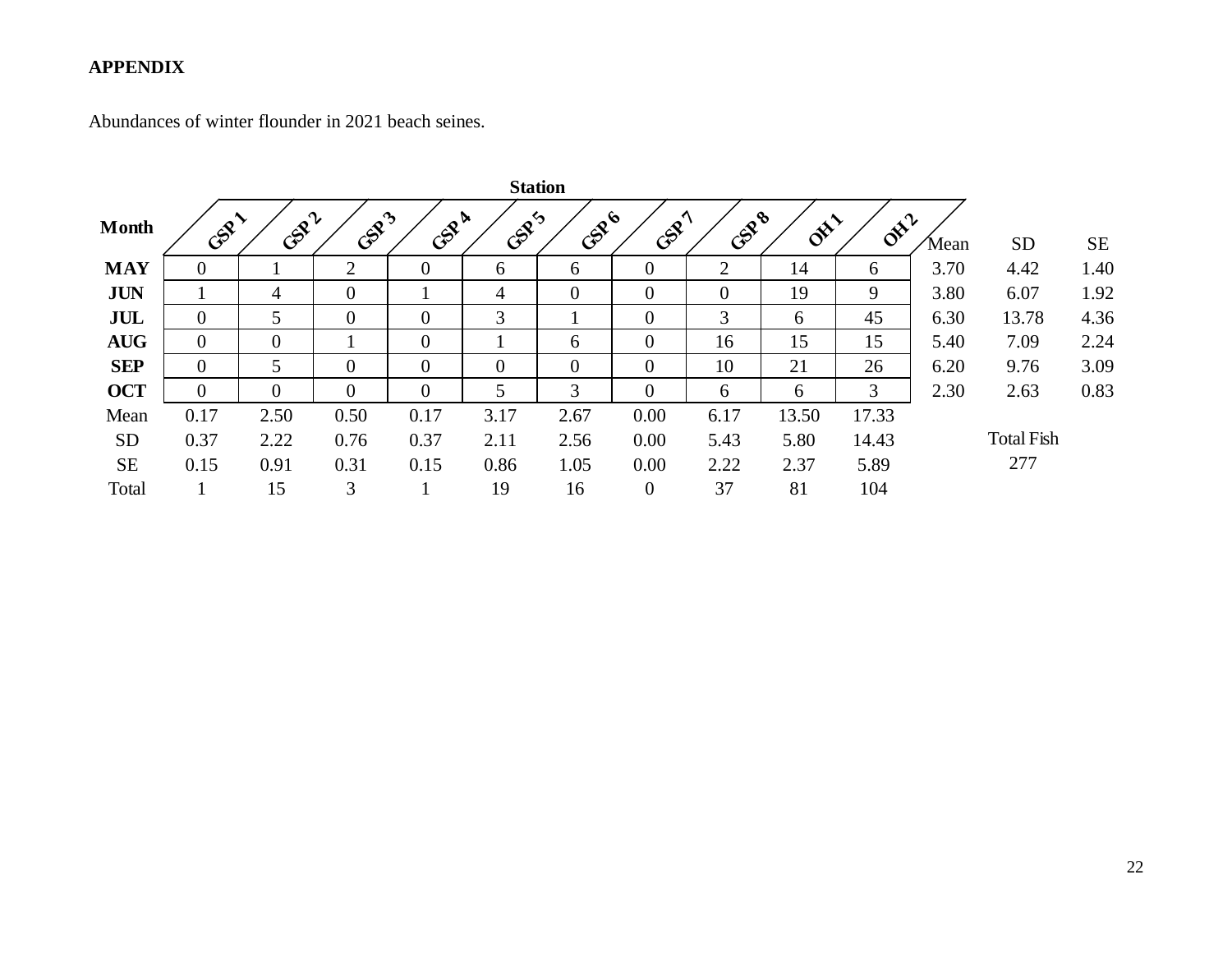Abundances of summer flounder in 2021 beach seines.

|              |                |                  |                  |                  |                | <b>Station</b> |                  |                  |                          |                                    |      |                   |      |
|--------------|----------------|------------------|------------------|------------------|----------------|----------------|------------------|------------------|--------------------------|------------------------------------|------|-------------------|------|
| <b>Month</b> | CERT           | GSRZ             | GSR3             | GOR &            | CEPS           | Gene           | CAPY             | Gene             | $\delta^{\!\mathcal{S}}$ | $\sigma^{\mathbf{x}^{\mathbf{y}}}$ | Mean | <b>SD</b>         | SE   |
| <b>MAY</b>   | 0              | $\theta$         | $\overline{0}$   | $\overline{0}$   | $\overline{0}$ | $\overline{0}$ | $\overline{0}$   | $\boldsymbol{0}$ | $\overline{0}$           | $\overline{0}$                     | 0.00 | 0.00              | 0.00 |
| <b>JUN</b>   | $\theta$       | $\theta$         | $\overline{0}$   | $\theta$         | $\overline{0}$ | $\overline{0}$ | $\boldsymbol{0}$ | $\overline{0}$   | $\overline{0}$           | $\overline{0}$                     | 0.00 | 0.00              | 0.00 |
| JUL          | $\overline{0}$ | $\mathbf{0}$     | $\boldsymbol{0}$ | $\overline{0}$   | $\overline{0}$ | $\overline{0}$ | $\overline{0}$   | $\overline{0}$   | $\overline{0}$           | $\overline{0}$                     | 0.00 | 0.00              | 0.00 |
| <b>AUG</b>   | $\Omega$       | $\theta$         | $\theta$         | $\theta$         | $\Omega$       | $\theta$       | $\overline{0}$   | $\overline{0}$   | $\overline{0}$           | $\theta$                           | 0.00 | 0.00              | 0.00 |
| <b>SEP</b>   | $\Omega$       | $\Omega$         | $\theta$         | $\theta$         | $\Omega$       | $\Omega$       | $\overline{0}$   | $\overline{0}$   | $\overline{0}$           |                                    | 0.10 | 0.32              | 0.10 |
| <b>OCT</b>   | $\theta$       | $\theta$         | $\overline{0}$   | $\theta$         | $\overline{0}$ |                | $\overline{0}$   | $\overline{0}$   | $\overline{0}$           | 5                                  | 0.60 | 1.58              | 0.50 |
| Mean         | 0.00           | 0.00             | 0.00             | 0.00             | 0.00           | 0.17           | 0.00             | 0.00             | 0.00                     | 1.00                               |      |                   |      |
| <b>SD</b>    | 0.00           | 0.00             | 0.00             | 0.00             | 0.00           | 0.37           | 0.00             | 0.00             | 0.00                     | 1.83                               |      | <b>Total Fish</b> |      |
| <b>SE</b>    | 0.00           | 0.00             | 0.00             | 0.00             | 0.00           | 0.15           | 0.00             | 0.00             | 0.00                     | 0.75                               |      | ⇁                 |      |
| Total        | $\overline{0}$ | $\boldsymbol{0}$ | $\boldsymbol{0}$ | $\boldsymbol{0}$ | $\overline{0}$ |                | $\boldsymbol{0}$ | $\overline{0}$   | $\boldsymbol{0}$         | 6                                  |      |                   |      |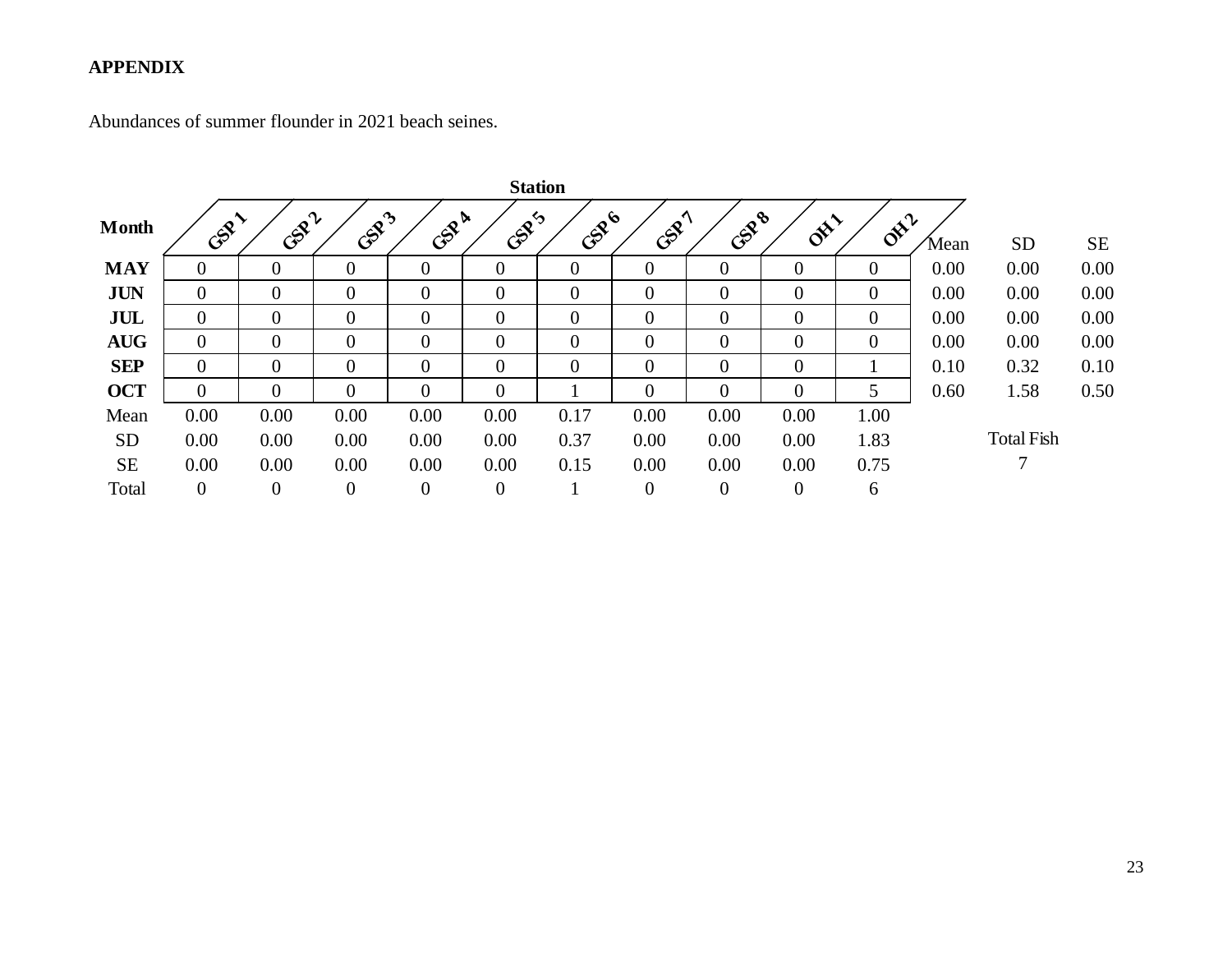Abundances of tautog in 2021 beach seines.

|              | <b>Station</b> |                |                |                |                |                |                |                |                          |                |       |                   |           |
|--------------|----------------|----------------|----------------|----------------|----------------|----------------|----------------|----------------|--------------------------|----------------|-------|-------------------|-----------|
| <b>Month</b> | CER            | GSRZ           | GSR3           | GSPA           | GSPS           | GRB            | CAPT           | GSPB           | $\delta^{\!\mathcal{S}}$ | $\delta^{x^2}$ | 'Mean | <b>SD</b>         | <b>SE</b> |
| <b>MAY</b>   | $\Omega$       |                | $\theta$       | $\overline{0}$ | $\overline{0}$ | 4              | 24             | $\overline{0}$ | $\overline{0}$           | $\overline{0}$ | 2.90  | 7.52              | 2.38      |
| <b>JUN</b>   |                | $\overline{0}$ | $\overline{0}$ | $\overline{0}$ | $\overline{0}$ | $\theta$       | $\overline{2}$ | $\overline{0}$ | 12                       | $\overline{2}$ | 1.70  | 3.71              | 1.17      |
| JUL          | 19             | $\overline{0}$ | $\mathbf{0}$   | 6              | $\overline{0}$ | $\overline{0}$ | $\overline{2}$ | $\overline{0}$ | 31                       | 3              | 6.10  | 10.54             | 3.33      |
| <b>AUG</b>   | 20             | $\Omega$       | 5              | 10             | $\theta$       | $\mathcal{L}$  | 12             | 33             | 43                       | $\theta$       | 13.00 | 14.78             | 4.67      |
| <b>SEP</b>   | 40             | $\theta$       |                | 3              | $\theta$       | $\overline{2}$ | 9              |                | 17                       | 16             | 8.90  | 12.69             | 4.01      |
| <b>OCT</b>   | 6              | $\theta$       | $\overline{0}$ | $\overline{0}$ | $\overline{2}$ | $\overline{2}$ |                | 5              | 11                       | 4              | 3.10  | 3.51              | 1.11      |
| Mean         | 14.33          | 0.17           | 1.00           | 3.17           | 0.33           | 2.50           | 8.33           | 6.50           | 19.00                    | 4.17           |       |                   |           |
| <b>SD</b>    | 13.94          | 0.37           | 1.83           | 3.76           | 0.75           | 2.43           | 8.10           | 11.98          | 14.13                    | 5.49           |       | <b>Total Fish</b> |           |
| <b>SE</b>    | 5.69           | 0.15           | 0.75           | 1.54           | 0.30           | 0.99           | 3.31           | 4.89           | 5.77                     | 2.24           |       | 357               |           |
| Total        | 86             |                | 6              | 19             | $\overline{2}$ | 15             | 50             | 39             | 114                      | 25             |       |                   |           |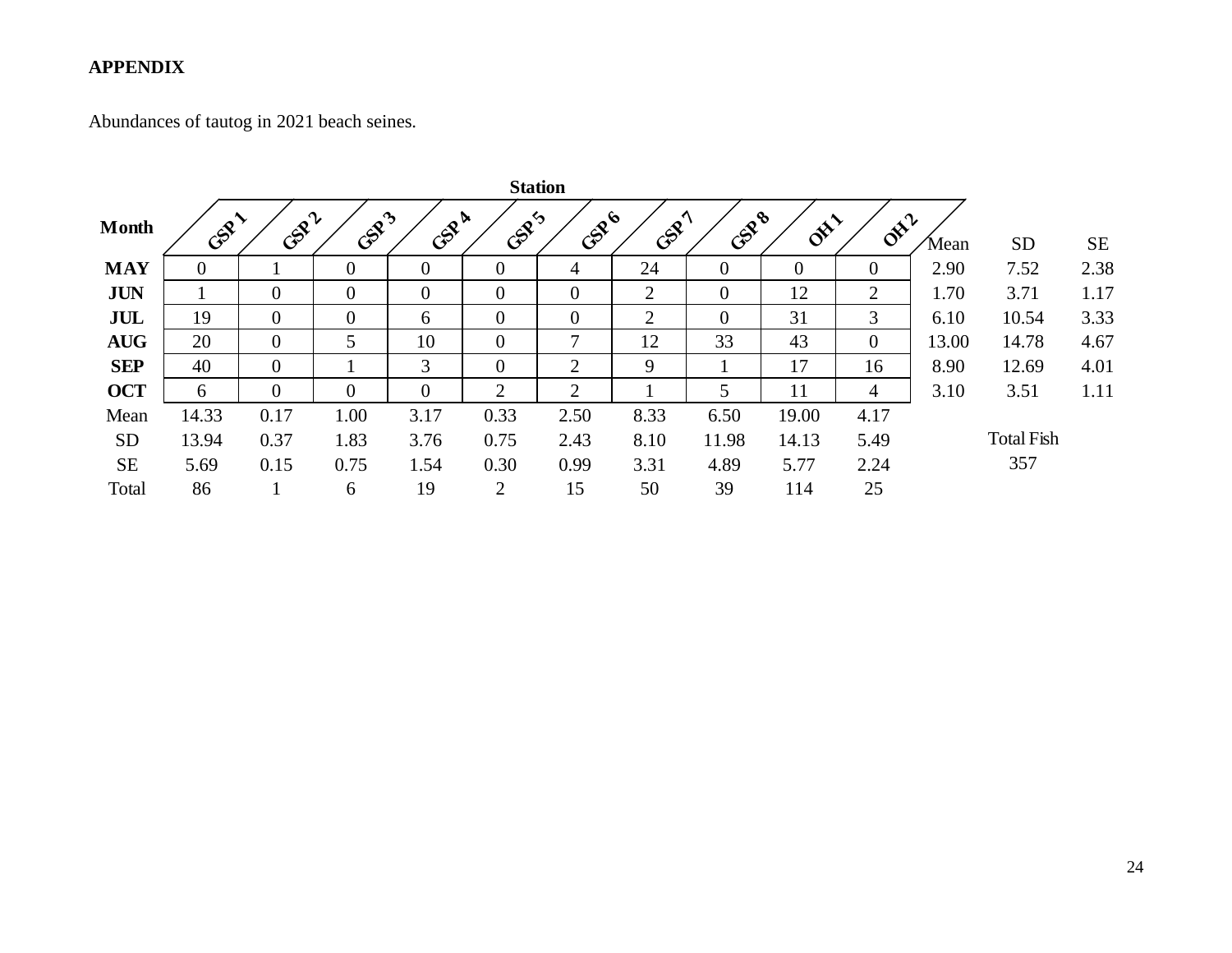Abundances of black sea bass in 2021 beach seines.

| <b>Station</b> |                |                |                |                |                |                |                |                |                     |                                    |       |                   |      |
|----------------|----------------|----------------|----------------|----------------|----------------|----------------|----------------|----------------|---------------------|------------------------------------|-------|-------------------|------|
| <b>Month</b>   | Contract       | GURA           | GSR3           | GSP&           | CEPS           | Gene           | CAPIT          | GERB           | $\delta^{\!\chi\!}$ | $\sigma_{\mathbf{k}}^{\mathbf{k}}$ | 'Mean | <b>SD</b>         | SE   |
| <b>MAY</b>     | $\Omega$       | $\overline{0}$ | $\overline{0}$ | $\overline{0}$ | $\overline{0}$ | $\overline{0}$ | $\overline{0}$ | $\mathbf{0}$   | $\overline{0}$      | $\overline{0}$                     | 0.00  | 0.00              | 0.00 |
| <b>JUN</b>     | $\overline{0}$ | $\overline{0}$ | $\overline{0}$ |                | $\overline{0}$ | $\overline{0}$ | $\overline{0}$ | $\overline{0}$ | $\overline{0}$      | $\overline{0}$                     | 0.10  | 0.32              | 0.10 |
| JUL            | $\theta$       | $\overline{0}$ | $\overline{0}$ | $\overline{0}$ | $\overline{0}$ | $\theta$       | $\overline{0}$ | $\overline{0}$ | $\overline{0}$      | $\overline{0}$                     | 0.00  | 0.00              | 0.00 |
| <b>AUG</b>     | $\theta$       | $\overline{0}$ |                | 3              | $\overline{0}$ | 28             | 4              | $\overline{0}$ | 6                   |                                    | 4.30  | 8.58              | 2.71 |
| <b>SEP</b>     | $\theta$       | $\theta$       |                | $\overline{2}$ | $\overline{4}$ | $\theta$       | $\overline{2}$ | $\theta$       | 11                  | 56                                 | 7.60  | 17.33             | 5.48 |
| <b>OCT</b>     | $\theta$       | $\theta$       | $\overline{0}$ | 2              | 8              | 30             | $\overline{0}$ | $\theta$       | 15                  | 20                                 | 7.50  | 10.70             | 3.38 |
| Mean           | 0.00           | 0.00           | 0.33           | 1.33           | 2.00           | 9.67           | 1.00           | 0.00           | 5.33                | 12.83                              |       |                   |      |
| <b>SD</b>      | 0.00           | 0.00           | 0.47           | 1.11           | 3.06           | 13.68          | 1.53           | 0.00           | 5.93                | 20.61                              |       | <b>Total Fish</b> |      |
| <b>SE</b>      | 0.00           | 0.00           | 0.19           | 0.45           | 1.25           | 5.59           | 0.62           | 0.00           | 2.42                | 8.41                               |       | 195               |      |
| Total          | $\overline{0}$ | $\overline{0}$ | $\overline{2}$ | 8              | 12             | 58             | 6              | $\overline{0}$ | 32                  | 77                                 |       |                   |      |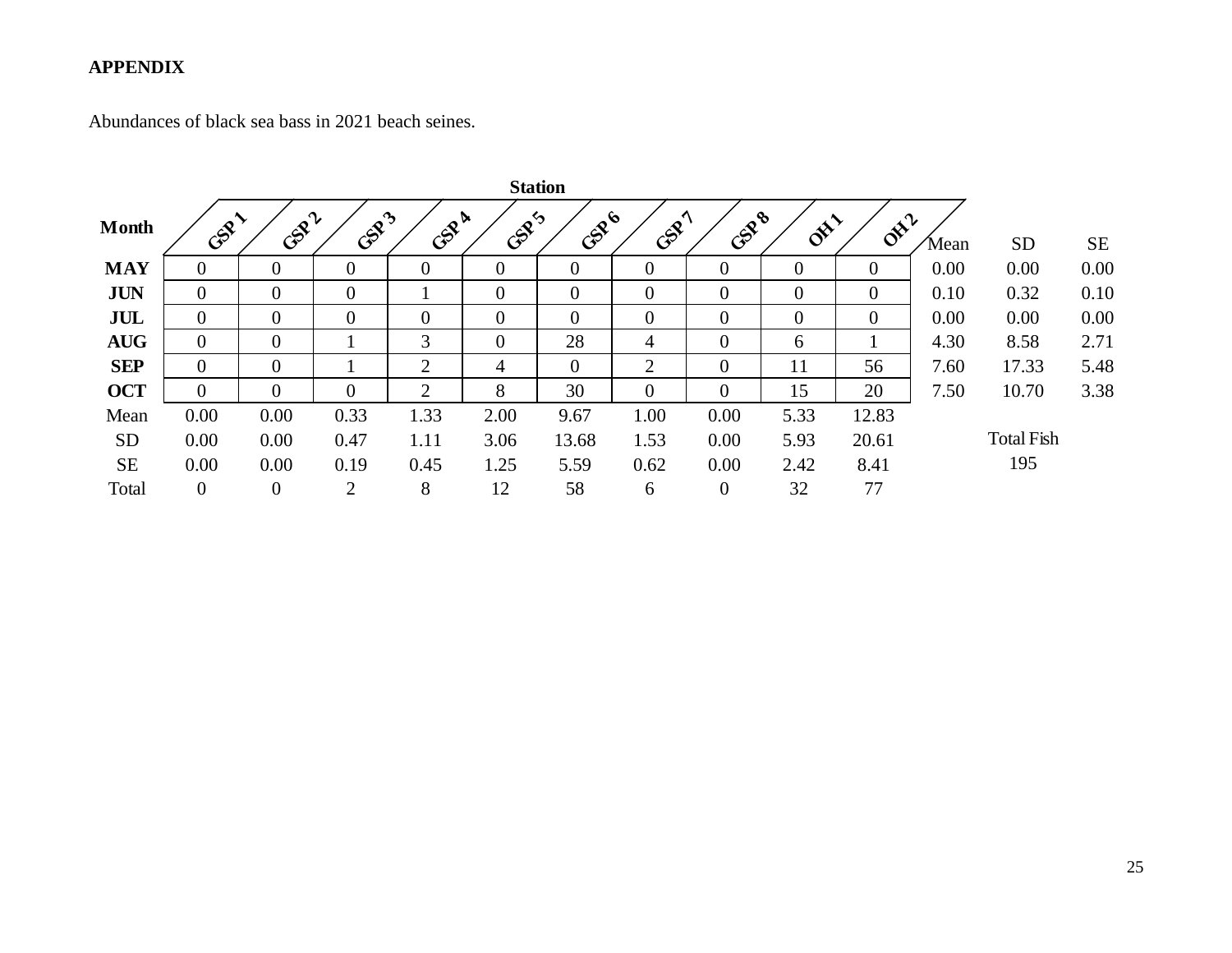Abundances of scup in 2021 beach seines.

|              | <b>Station</b> |                |                |                |                |                |                  |                |                     |                |       |                   |           |
|--------------|----------------|----------------|----------------|----------------|----------------|----------------|------------------|----------------|---------------------|----------------|-------|-------------------|-----------|
| <b>Month</b> | GRI            | GURA           | GSR3           | GSR &          | GSP5           | GRB            | CSPY             | Gene           | $\delta^{\!\chi\!}$ | $\delta^{x^2}$ | 'Mean | <b>SD</b>         | <b>SE</b> |
| <b>MAY</b>   | $\theta$       | $\theta$       | $\overline{0}$ | $\theta$       | $\overline{0}$ | $\theta$       | $\overline{0}$   | $\overline{0}$ | $\overline{0}$      | $\theta$       | 0.00  | 0.00              | 0.00      |
| <b>JUN</b>   | $\overline{0}$ | $\overline{0}$ | $\overline{0}$ | $\theta$       | $\theta$       | $\overline{0}$ | $\boldsymbol{0}$ | $\theta$       | $\theta$            | $\theta$       | 0.00  | 0.00              | 0.00      |
| JUL          | $\Omega$       | $\Omega$       | $\overline{0}$ | $\overline{0}$ | 5              | 2              | $\overline{0}$   | $\overline{0}$ | 3                   | $\theta$       | 1.00  | 1.76              | 0.56      |
| <b>AUG</b>   | $\Omega$       | $\Omega$       | $\theta$       |                | $\theta$       | 4              | $\theta$         | $\theta$       | $\theta$            | $\Omega$       | 0.50  | 1.27              | 0.40      |
| <b>SEP</b>   | $\Omega$       | $\Omega$       | $\Omega$       | $\Omega$       | $\Omega$       |                | $\theta$         | $\overline{0}$ |                     | $\theta$       | 0.20  | 0.42              | 0.13      |
| <b>OCT</b>   | $\Omega$       | $\Omega$       | $\overline{0}$ | $\Omega$       | $\Omega$       | $\theta$       | $\overline{0}$   | $\theta$       | $\overline{0}$      | $\theta$       | 0.00  | 0.00              | 0.00      |
| Mean         | 0.00           | 0.00           | 0.00           | 0.17           | 0.83           | 1.17           | 0.00             | 0.00           | 0.67                | 0.00           |       |                   |           |
| <b>SD</b>    | 0.00           | 0.00           | 0.00           | 0.37           | 1.86           | 1.46           | 0.00             | 0.00           | 1.11                | 0.00           |       | <b>Total Fish</b> |           |
| <b>SE</b>    | 0.00           | 0.00           | 0.00           | 0.15           | 0.76           | 0.60           | 0.00             | 0.00           | 0.45                | 0.00           |       | 17                |           |
| Total        | $\mathbf{0}$   | $\mathbf{0}$   | $\overline{0}$ |                | 5              | 7              | $\boldsymbol{0}$ | $\overline{0}$ | 4                   | $\theta$       |       |                   |           |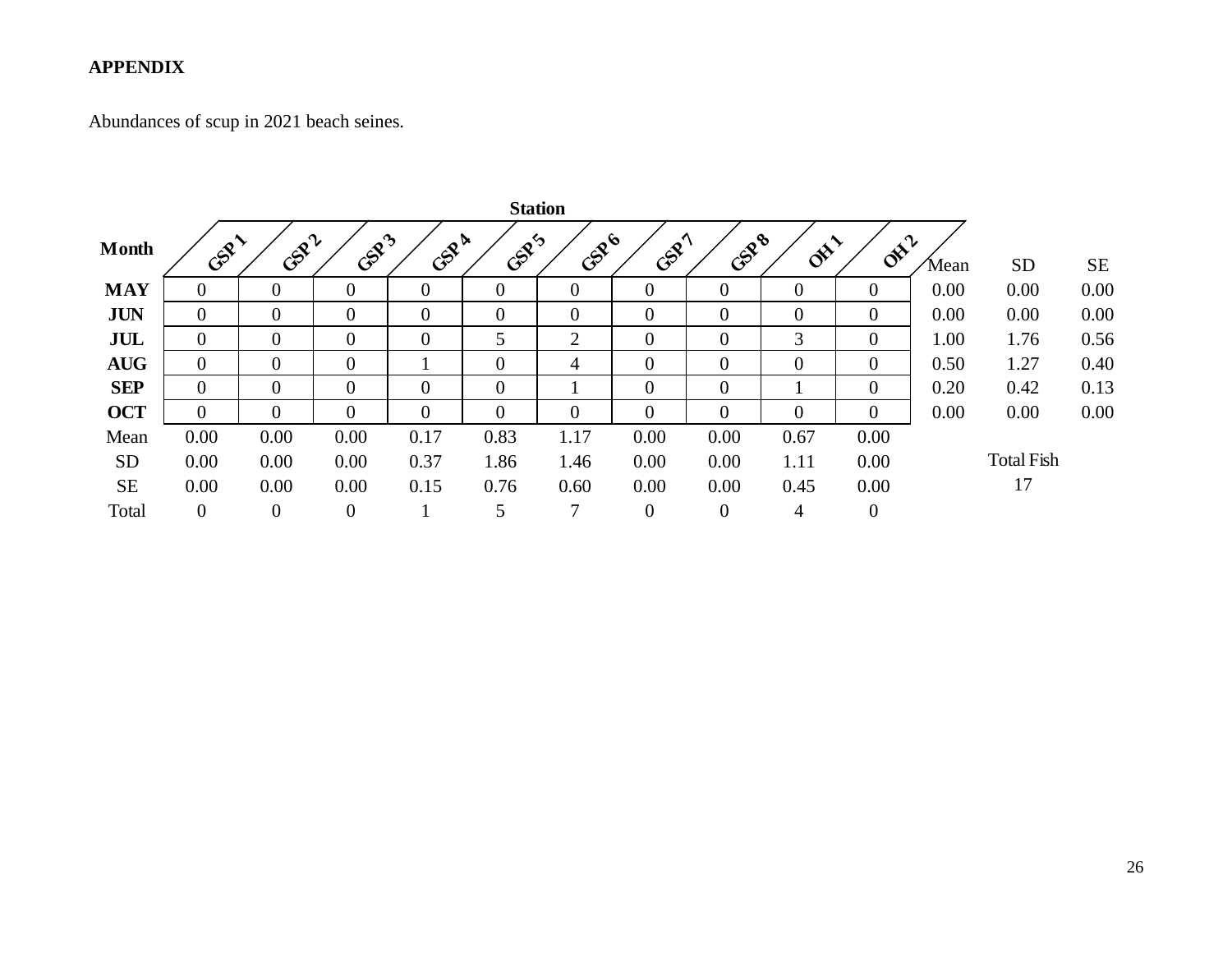![](_page_26_Figure_1.jpeg)

Mean Shannon diversity across stations in 2014-2021 beach seines.